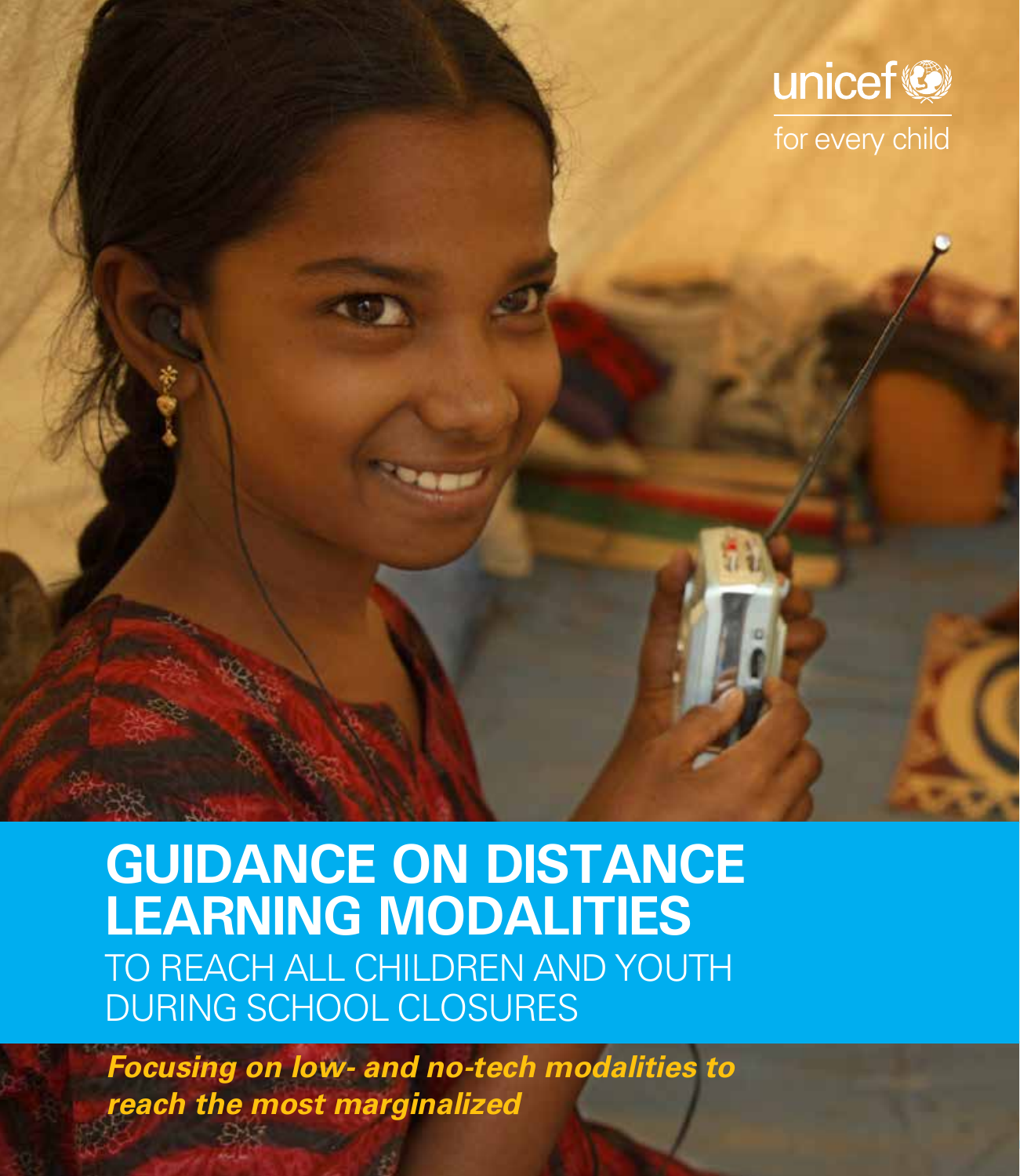UNICEF Regional Office for South Asia Lainchaur, Lekhnath Marg Kathmandu, Nepal Telephone: +977 1 441 7082 Facsimile: +977 1 441 9479 E-mail: [rosa@unicef.org](mailto:mailto:rosa%40unicef.org?subject=) [www.unicef.org/rosa](http://www.unicef.org/rosa)

Cover photo: © UNICEF/UNI45507/Noorani

© United Nations Children's Fund (UNICEF) Regional Office for South Asia 2020

### **Rights and Permissions**

This work is available under the [Creative Commons Attribution 3.0 IGO license](https://creativecommons.org/licenses/by/3.0/igo/) [\(CC BY 3.0 IGO\)](https://creativecommons.org/licenses/by/3.0/igo/)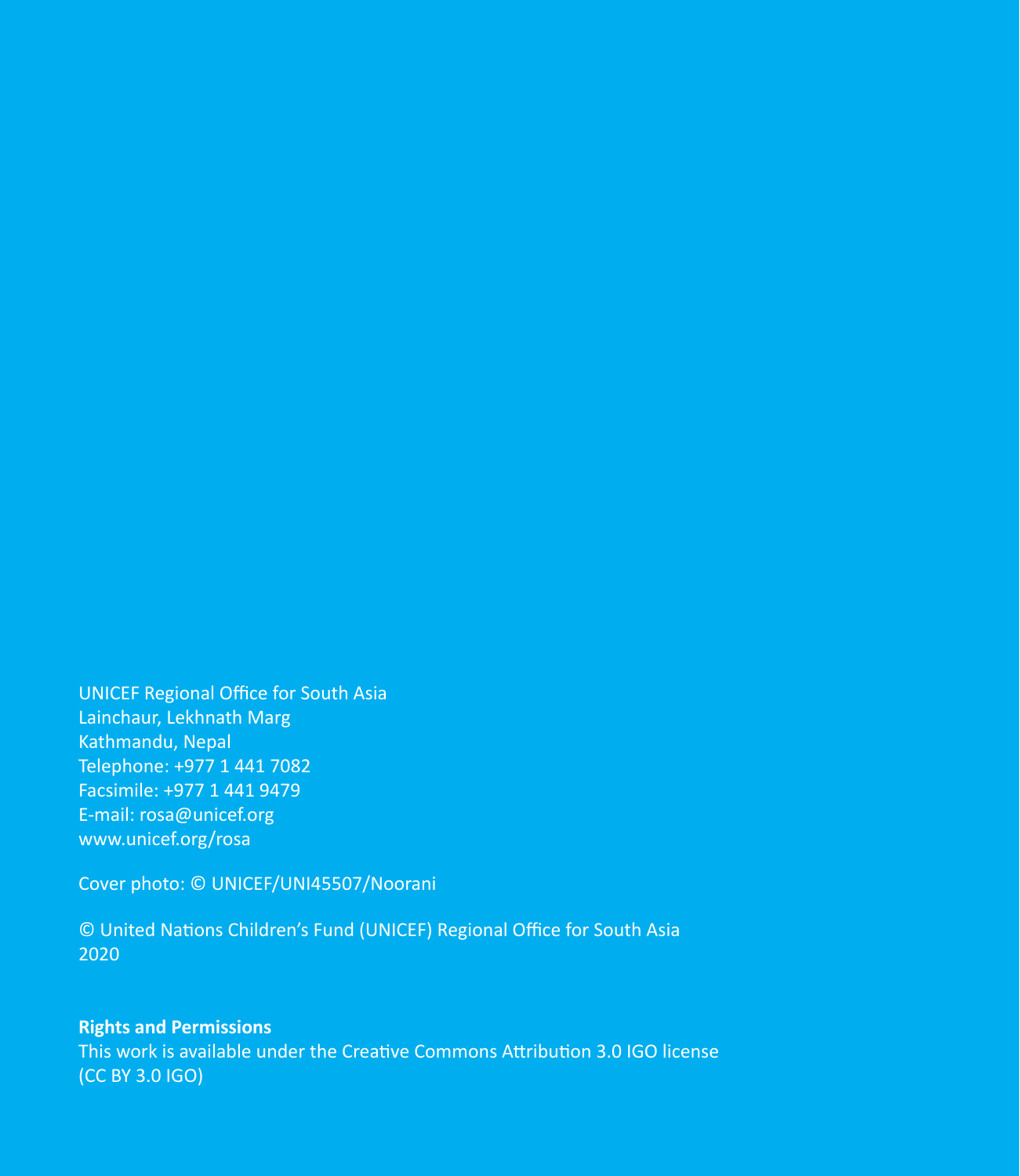### **GUIDANCE ON DISTANCE LEARNING MODALITIES**

TO REACH ALL CHILDREN AND YOUTH DURING SCHOOL CLOSURES

*Focusing on low- and no-tech modalities to reach the most marginalized*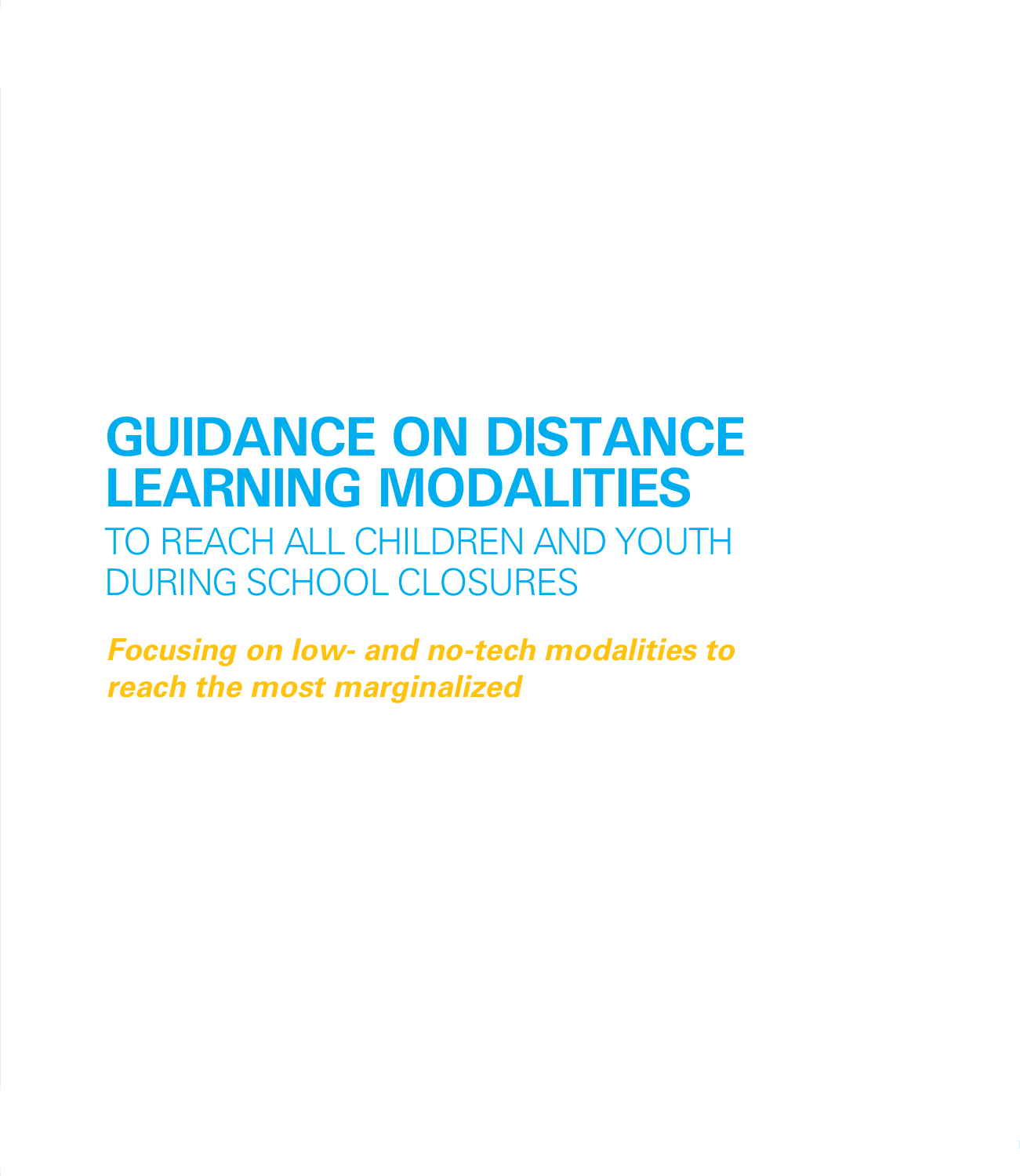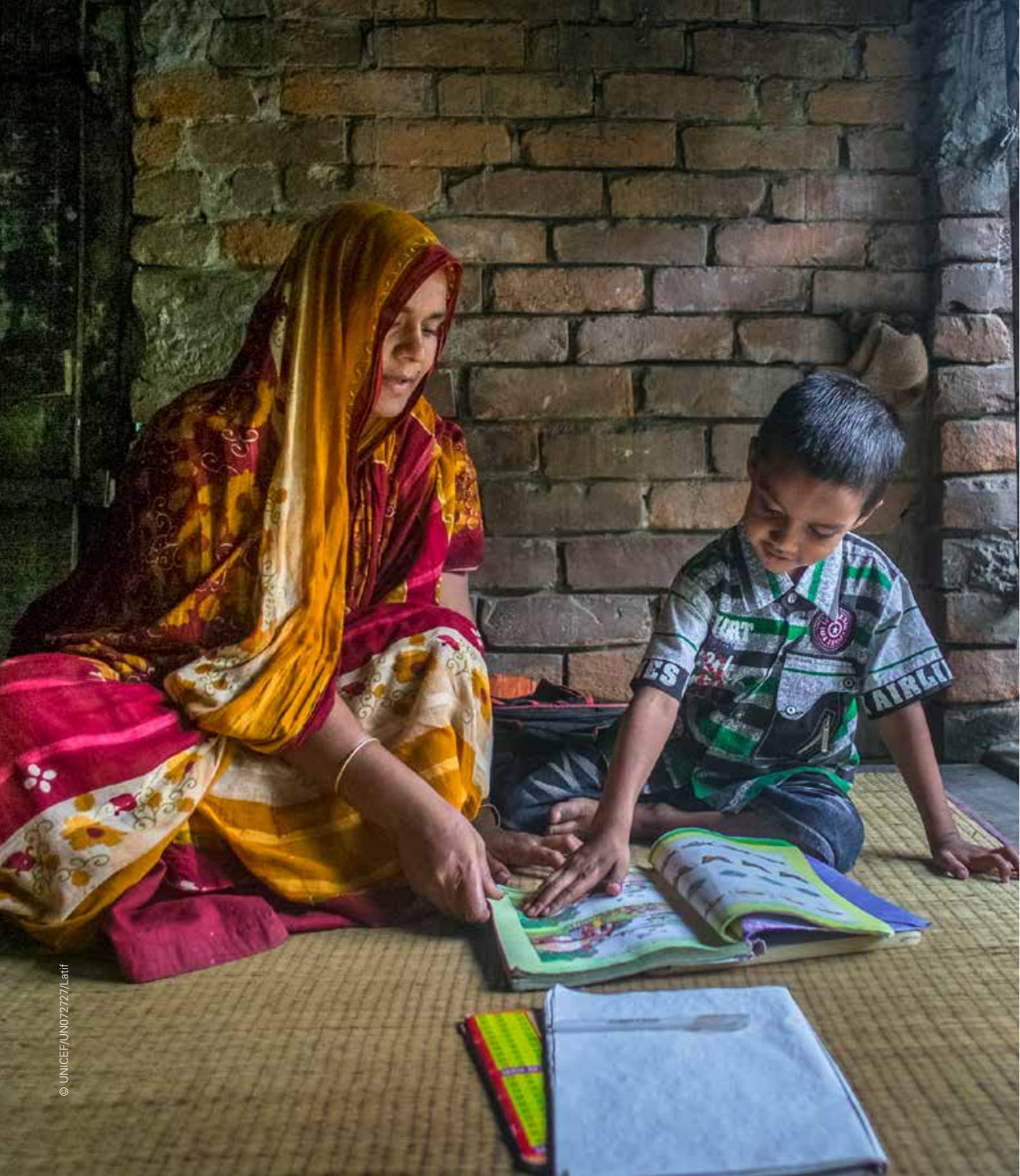### **CONTENTS**

| <b>ABOUT THIS GUIDANCE</b> |                                                           |                                                                                                       | $\overline{2}$ |
|----------------------------|-----------------------------------------------------------|-------------------------------------------------------------------------------------------------------|----------------|
|                            |                                                           | 1. DISTANCE LEARNING IN THE CONTEXT OF SCHOOL CLOSURES<br><b>DUE TO COVID-19</b>                      | 3              |
|                            | 2. ENSURING CONTINUITY OF LEARNING DURING SCHOOL CLOSURES |                                                                                                       | 6              |
|                            | 2.1.                                                      | Use a combination of learning modalities                                                              | 6              |
|                            | 2.2.                                                      | Establish a one-stop portal with key resources and guidance                                           | 6              |
|                            | 2.3.                                                      | Encourage school leaders to take an active role                                                       | $\overline{7}$ |
|                            | 2.4.                                                      | Ensure teachers' continued engagement with their students                                             | 8              |
|                            | 2.5.                                                      | Engage parents and caregivers                                                                         | 8              |
|                            | 2.6.                                                      | Build the capacity of teachers, parents/caregivers and children                                       | 9              |
|                            | 2.7.                                                      | Develop and implement strategies to reach the most vulnerable<br>children in times of school closures | 10             |
|                            | 2.8.                                                      | Explore ways to provide free Internet access                                                          | 10             |
|                            | 2.9.                                                      | Monitor reach and effectiveness of distance learning modalities<br>and learning progress              | 11             |
|                            | 2.10.                                                     | Continue distance learning modalities when schools reopen                                             | 12             |
|                            |                                                           | 3. COMBINING SELF-LEARNING AND TEACHER-GUIDED MODALITIES                                              | 13             |
|                            |                                                           | 4. LEVERAGING LEARNING OPPORTUNITIES THROUGH BASIC MOBILE PHONES                                      | 16             |
|                            | 4.1.                                                      | Challenges and constraints when learning through basic mobile phones                                  | 16             |
|                            | 4.2.                                                      | Opportunities for learning through basic mobile phones                                                | 18             |
|                            |                                                           | 5. PRINTED LEARNING KITS AND READING MATERIALS                                                        | 21             |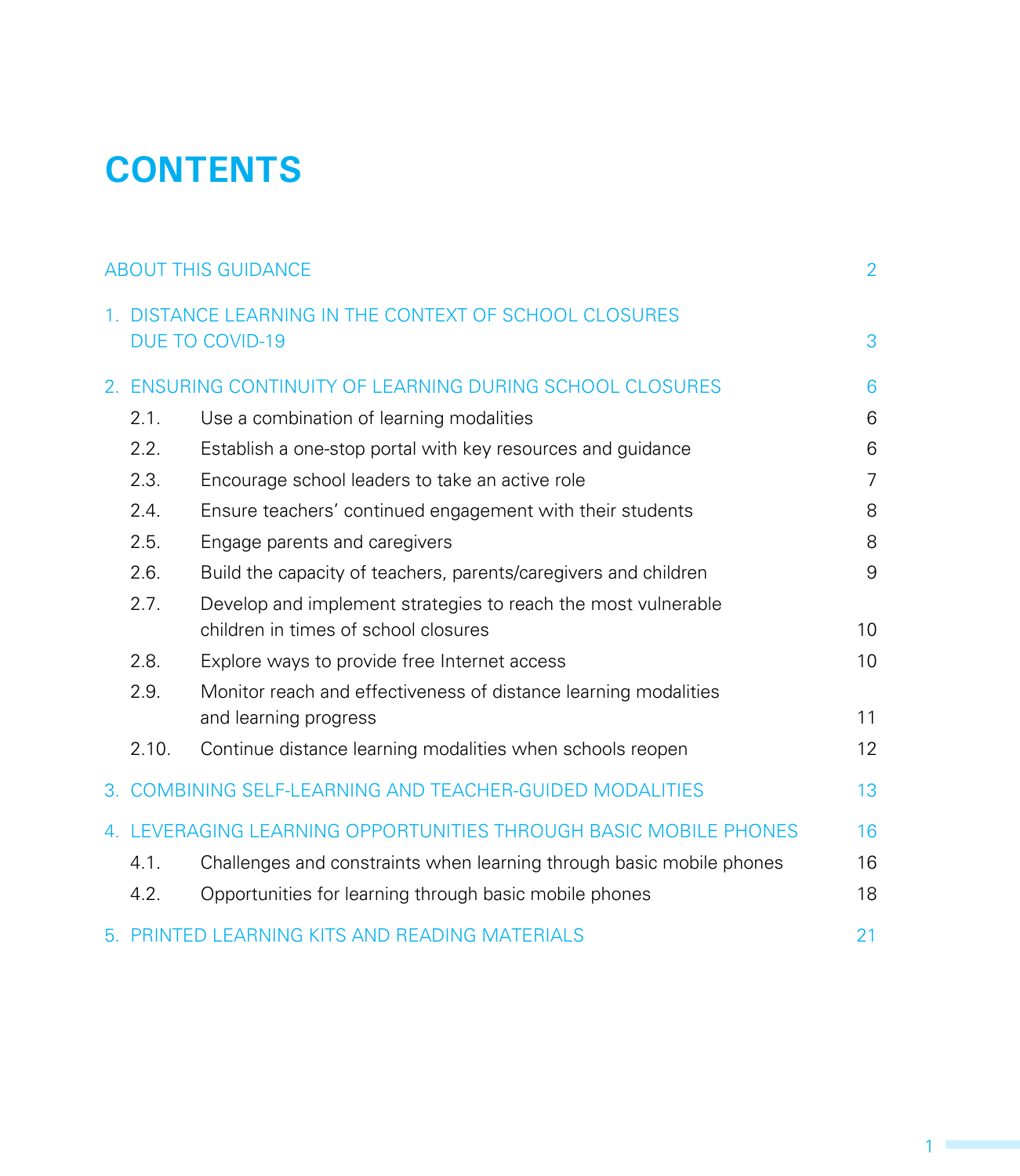### **ABOUT THIS GUIDANCE**

This guidance on continuity of learning during school closures draws on the key lessons learned from the COVID-19 education response around the world. It was developed for government policymakers and education staff of national and international organizations involved in the education response during school closures.

This is the first edition of the guidance.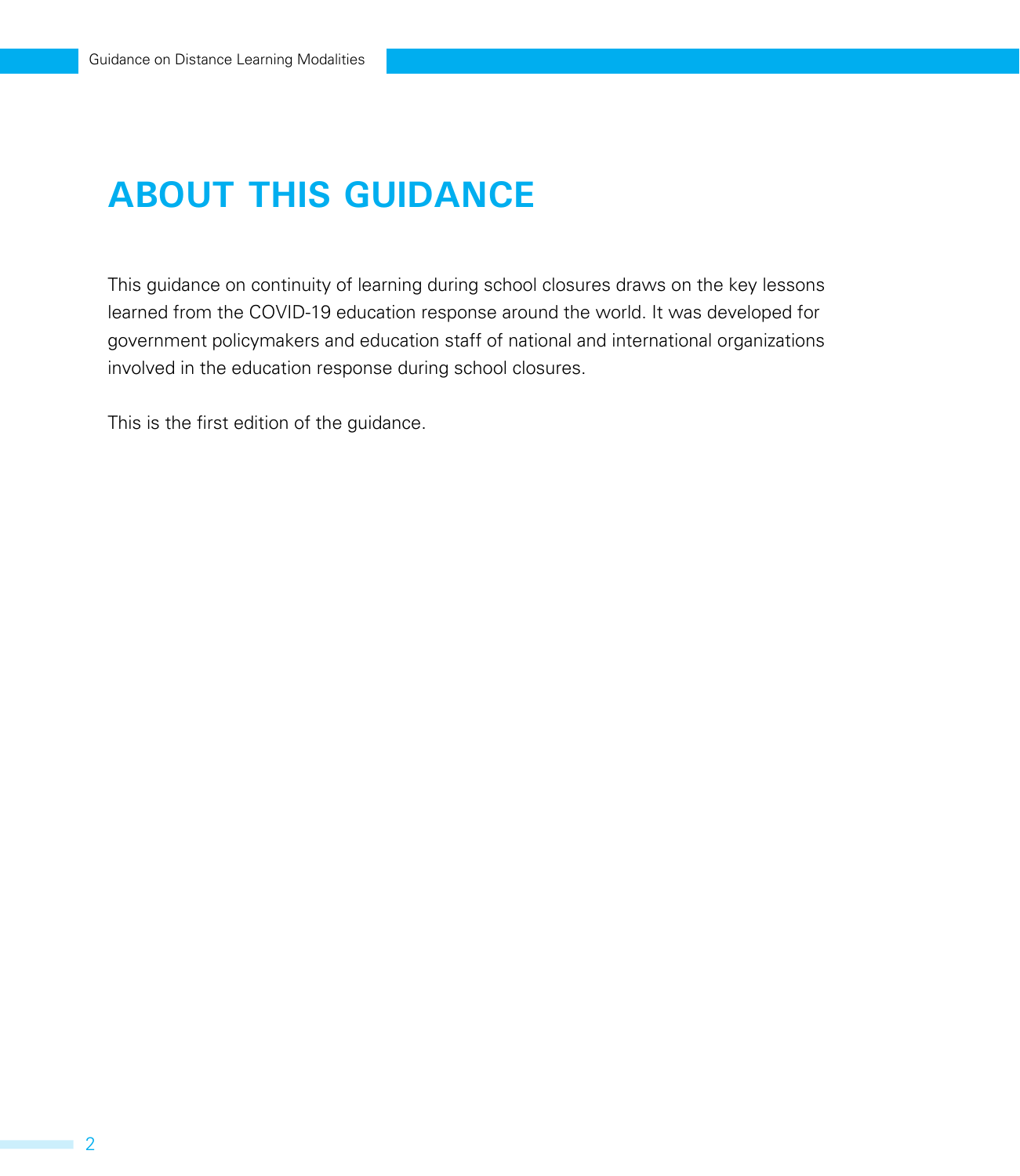## DISTANCE LEARNING IN **THE CONTEXT OF SCHOOL CLOSURES<br>DUE TO COVID-19**



he COVID-19 pandemic has exposed<br>large inequalities in access to technolo<br>such as between rich and poor, rural<br>and urban, girls and boys, across and within he COVID-19 pandemic has exposed large inequalities in access to technology, such as between rich and poor, rural countries. Online platforms have often been the first to be rolled out to enable children to continue learning from home; indeed, they are generally the most effective learning modality in getting some form of learning up and running. However, they have the lowest reach.

In some countries, online platforms reach less than 10 per cent of the population. This is because they require electricity, reliable Internet connectivity, as well as sufficient devices for children in the household: particularly, devices with good functionality and capabilities, and large enough screen sizes.

Moreover, another element of the digital divide concerns the digital literacy gap, a barrier that can be even harder to address. There is also a significant gender digital divide, with girls far less likely to own or have access to digital devices, and fewer opportunities to gain digital literacy skills.

Many governments have therefore rolled out multiple learning modalities, including those which require no technology or technologies that are more commonly available. When planning such initiatives, it is helpful to

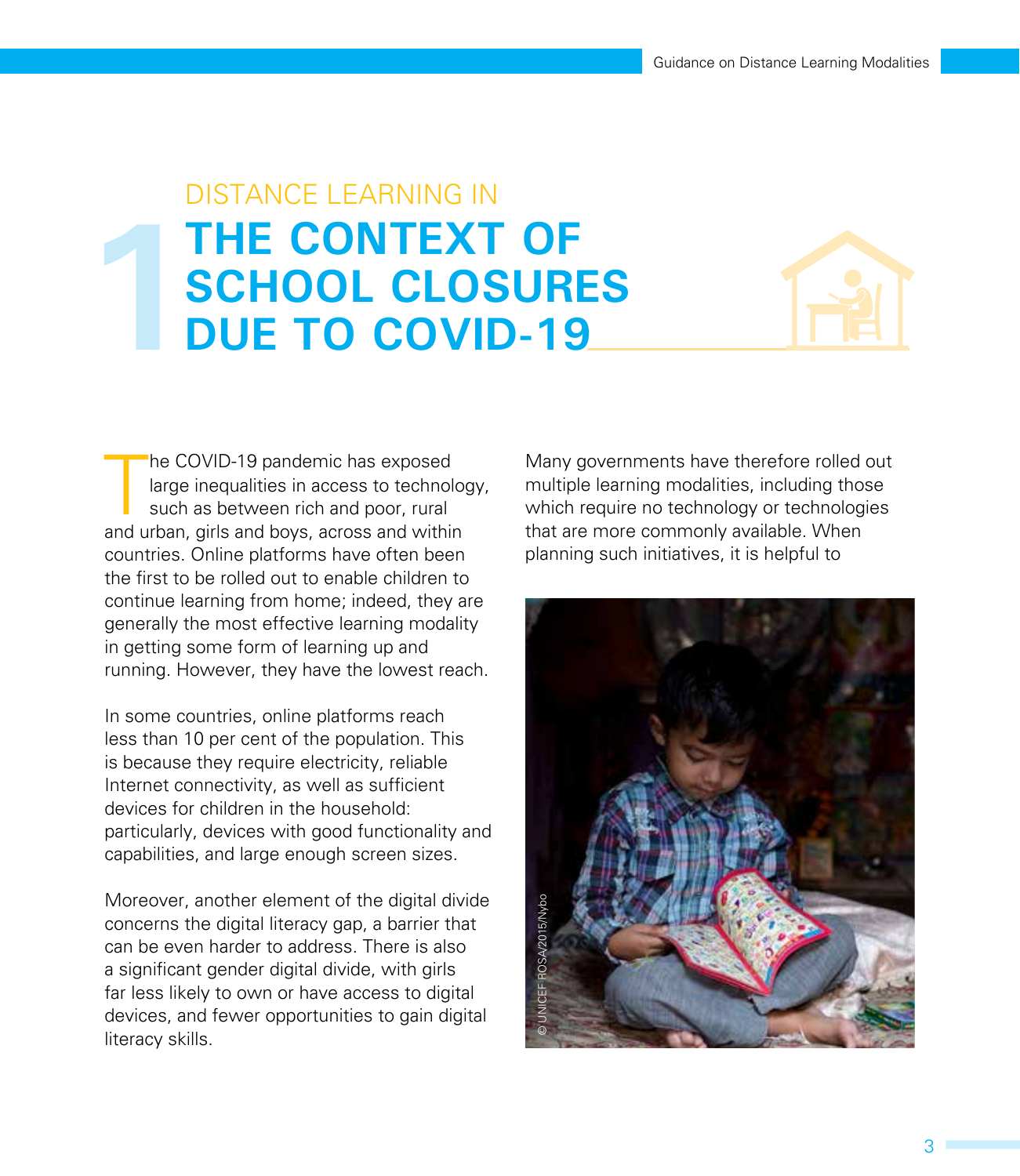### **Home Learning Modalities Matrix**

*high tech versus low/no tech and self-learning versus teacher-guided*



\*Ideally supported by parents/caregivers

distinguish between **high-tech modalities** (like online platforms and apps) and **low- or no-tech modalities** (like TV, radio, SMS and printed learning materials), which have the potential for much higher reach.

Another useful distinction is between **oneway modalities,** requiring children to study independently – though possibly supported by parents/caregivers<sup>1</sup> or even older siblings – and those which are **teacher-guided**. During school closures, it is important that teachers continue to engage and interact with their students, provide assignments and, importantly, provide timely feedback. This can be done, for example, through calls and SMS, or social media for those with connected devices.

Different learning modalities – a total of 12 – are summarized in the Home Learning

<sup>1.</sup> Noting that vulnerable and disadvantaged children and youth are more likely to be 'first-generation learners', and thus are less likely to have parental education support during school closures.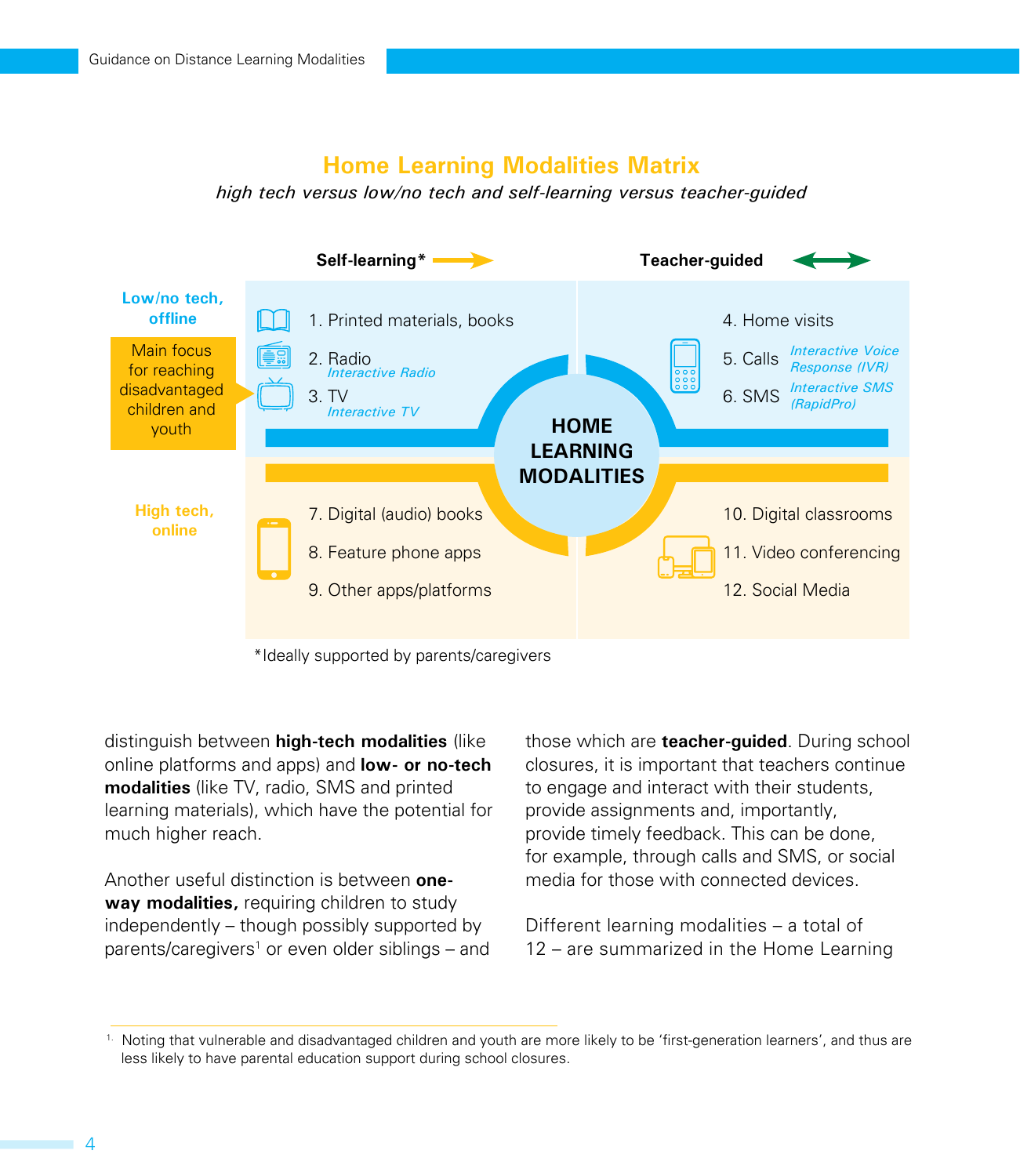Modalities Matrix, across the four learning classifications (the four corners in the matrix):2

- 1. Low/no tech self-learning
- 2. Low/no tech teacher-guided learning
- 3. High tech self-learning
- 4. High tech teacher-guided learning

The following sections cover some of the key learning modalities and how they can be used for self-learning or teacher-guided learning during school closures, with a focus on lowand no-tech modalities to reach the most disadvantaged and marginalized children.

" During school closures, it is important that teachers continue to engage and interact with their students, provide assignments, and, importantly, provide timely feedback.

<sup>&</sup>lt;sup>2.</sup> See also the [UNICEF Remote Learning COVID-19 Response Decision Tree](http://UNICEF Remote Learning COVID-19 Response Decision Tree)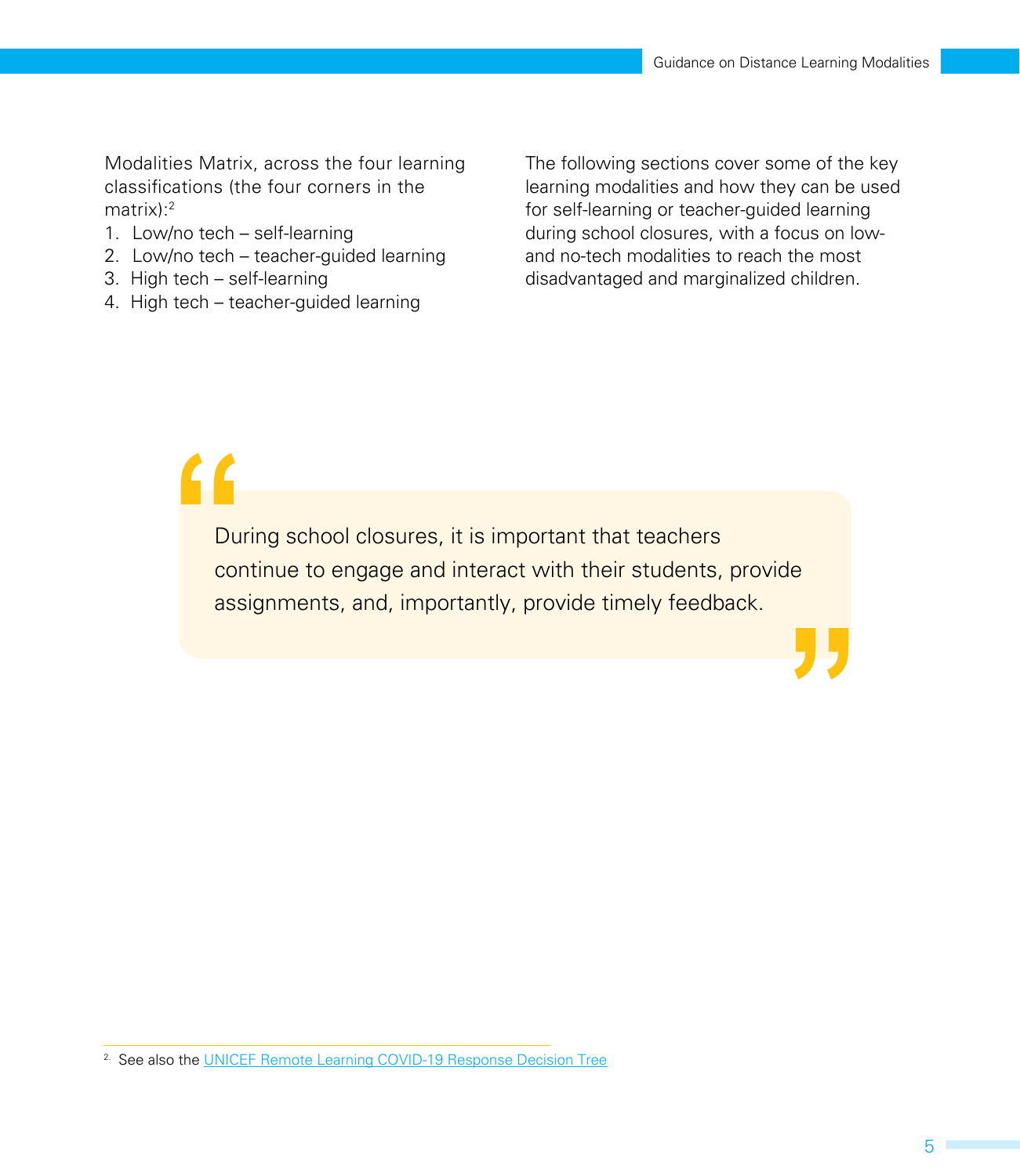# ENSURING CONTINUITY OF LEARNING DURING<br>SCHOOL CLOSURES



T his section summarizes key considerations and recommendations for ensuring continuity of learning during school closures.

### **2.1. Use a combination of learning modalities**

To address differential access to technology, multiple learning modalities are required, particularly those that are low tech or no tech – the top half of the Home Learning Modalities Matrix. For planning and prioritization, it is important to understand the extent of technology reach, including at subnational levels, by rural/urban, by gender and, if possible, by wealth quintile.<sup>3</sup> Such an evidence-based analysis is an important component of a national plan or strategy for the education response and continuity of learning during school closures. For example in Bangladesh, for school-age children in the poorest wealth quintile, less than 6 per cent have a television but over 92 per cent have a mobile phone in their household.<sup>4</sup> Across countries, the penetration rate of mobile phones is consistently high, even in the poorest

wealth quintile and in rural areas. Section 4 of the guidance focuses specifically on learning through basic mobile phones.

Self-learning modalities on their own (e.g., radio, TV, paper-based learning kits and even online platforms and mobile apps) are unlikely to be very effective in ensuring learning continuity if they are not complemented by teacher-guided modalities. Teachers should continue to be involved to guide their students as well as support parents/caregivers during school closures (see section 2.4). A combination of self-learning and teacherguided modalities is therefore required (see section 3). When there are multiple learning modalities being rolled out (and ideally there are), it is important to integrate them within an overarching education strategy, anchored to the curriculum.

### **2.2. Establish a one-stop portal with key resources and guidance**

It is useful to have a single, regularly updated, national (government) portal or website that

<sup>&</sup>lt;sup>3</sup>. UNICEF has analysed [technology reach for 127 countries](https://www.unicef-irc.org/publications/pdf/IRB 2020-10.pdf) based mainly on household survey data; another source for Internet/ social media reach is [https://datareportal.com/reports](https://datareportal.com/reports/)

<sup>4.</sup> Bangladesh MICS6, 2019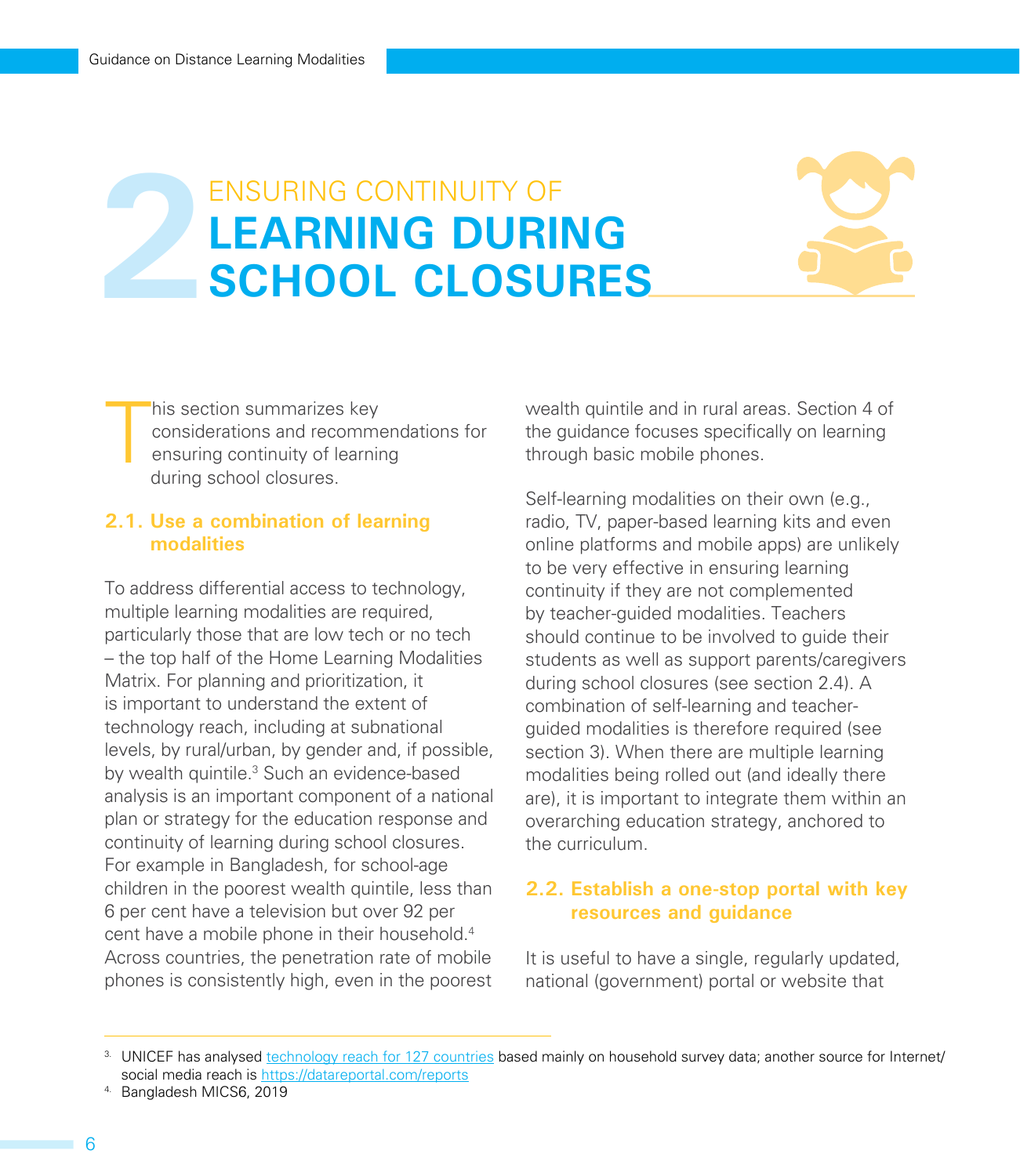provides comprehensive one-stop guidance and information on the COVID-19 education response, as well as subnational websites if relevant. It may include guidance and information regarding the different learning modalities being rolled out and how to access them (e.g., TV and radio schedules by grade), general guidance and advice for parents/ caregivers,5 guidance and advice specific to different age ranges – including young children and adolescents, training resources (such as online digital literacy training), links to key online resources, platforms and apps, and policies and guidance on school reopening.

Rather than providing a large repository of resources, which can be confusing and overwhelming, provide a curated and organized list of resources in relevant languages, ideally aligned to the curriculum and grade-wise educational objectives. It should include educational websites and resources, which can run on low cost mobile phones, and any new resources being developed should take the limitations of such phones into consideration (see section 4).

Consider also establishing a virtual support helpdesk (call centre) to complement the portal where users (students/teachers/ caregivers) can troubleshoot any difficulties in accessing or using these materials. In addition, collaboration and partnerships with key stakeholders (such as NGOs, EdTech companies/start-ups and ICT ministries) are important for the rapid development and scale up of remote learning modalities.<sup>6</sup>

### **2.3. Encourage school leaders to take an active role**

School leaders are a vital ingredient in terms of teachers' continued engagement with their students (see section 2.4).<sup>7</sup> School leaders need to be encouraged to take an active role in determining and supporting teachers' new ways of working with distance learning modalities, and helping build their capacity to do so (see section 2.6). School leaders play a key role in quality assurance of distance learning modalities and in monitoring their effectiveness, as well as student well-being (see section 2.9).

When there are multiple learning modalities being rolled out, it is important to integrate them within an overarching education strategy, anchored to the curriculum.

<sup>5.</sup> See for example [UNICEF's COVID-19 information centre](https://www.unicef.org/coronavirus/covid-19#COVID-19-explainers)

<sup>6.</sup> [World Bank Guidance Note: Remote Learning & COVID-19](http://documents.worldbank.org/curated/en/531681585957264427/pdf/Guidance-Note-on-Remote-Learning-and-COVID-19.pdf)

<sup>7.</sup> [UNESCO, TTF and ILO - Supporting teachers in back-to-school efforts. A toolkit for school leaders](https://teachertaskforce.org/knowledge-hub/supporting-teachers-back-school-efforts-toolkit-school-leaders)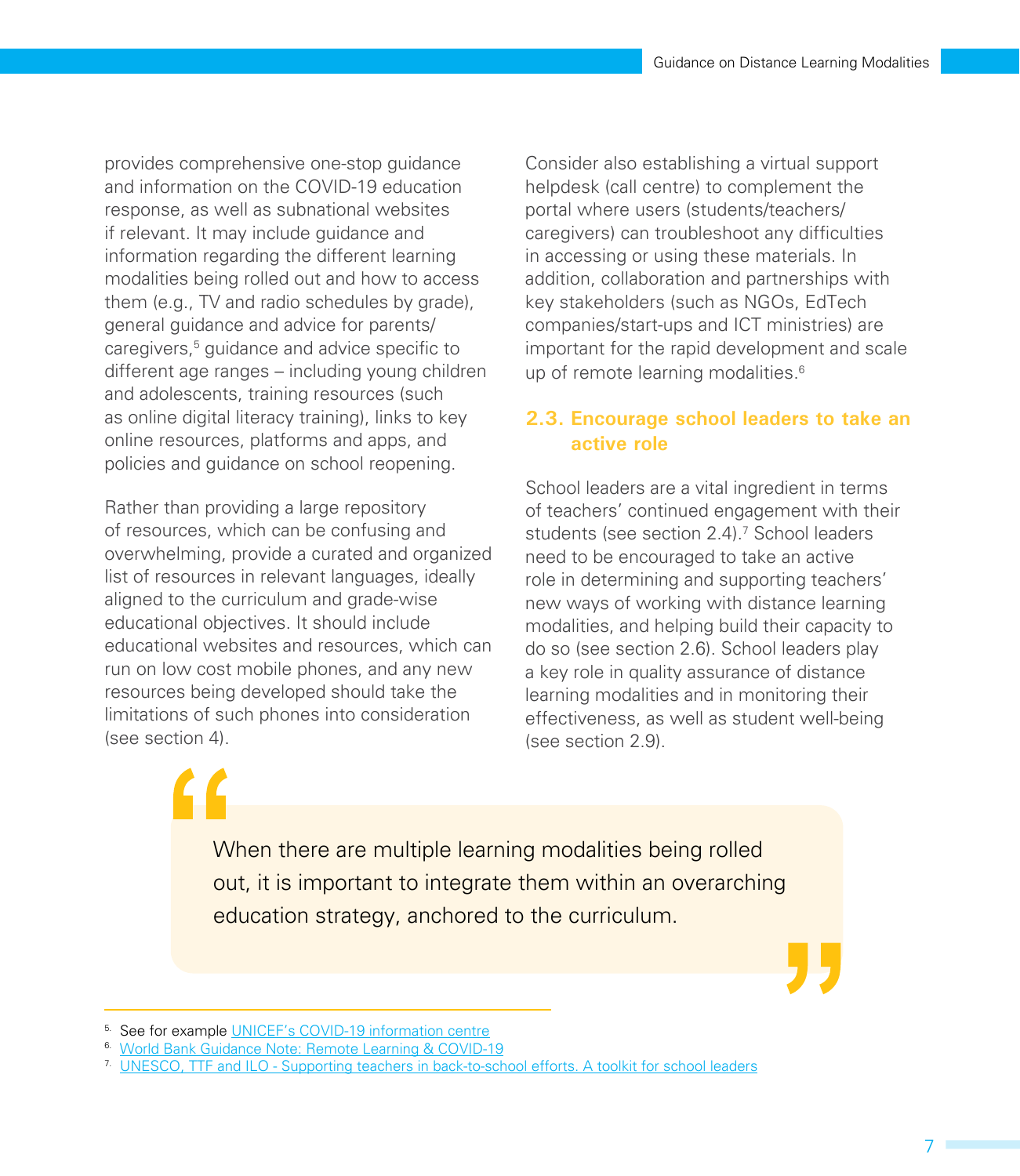It is also important for school leaders to monitor teacher mental health and well-being – and provide support and changing strategies when needed. They are also responsible for contingency planning when strategies do not work.

Furthermore, school leaders need to be aware of the additional risks faced by girls, and the gender digital divide, so that they can effectively address this. Strategies to address such issues include awareness raising with teachers and parents/caregivers, open discussions, conducting trainings, and establishing referral mechanisms (see also section 2.7)

### **2.4. Ensure teachers' continued engagement with their students**

Children and youth need continued interaction with their teachers, including guidance and feedback on their work. Continued teacher involvement is important for learning continuity, for students to feel supported during school closures, and to help establish a sense of routine and normality for students as well as for parents/caregivers.

For teachers, continued interaction with their students is equally important. Connecting with students regularly provides a sense of routine and purpose and helps them maintain their professional identities amidst uncertainty. These connections will help both students and teachers to re-establish relationships, once schools reopen, and will also provide teachers a better sense of how much their students have learnt while being away from school. It is also important to have teachers' involvement

in adapting and delivering the curriculum and lessons for home/distance learning, and in supporting student and parent uptake of these modalities.

Various methods for teachers to continue to teach, guide and interact with their students during school closures are further described in the following sections. It is also important to build teachers' capacity on technology supported learning modalities, whether schools are closed or open (see sections 2.6 and 2.10).

### **2.5. Engage parents and caregivers**

The importance of continuity of learning needs to be communicated to parents and caregivers, along with guidance on home learning modalities. Firstly, it is important to raise awareness of the learning programmes being rolled out and how to access them (e.g., which TV channels, for which grades, and at what time), for example, through a combination of multiple strategies, such as phone calls by teachers, newspapers, TV and radio broadcasts, social media campaigns, the above-mentioned 'one-stop website', or even as part of monitoring surveys (see section 2.9).

Secondly, for parental buy-in it is important to communicate that these learning modalities are legitimate, free of charge and endorsed by the government.

Thirdly, messaging can reinforce parents'/ caregivers' role in supporting their children, including allowing girls and female learners to access any/all forms of technology available at home, and provide practical guidance on how to do so (see UNICEF's parenting tips).<sup>8</sup> For example, suggest that parents/caregivers plan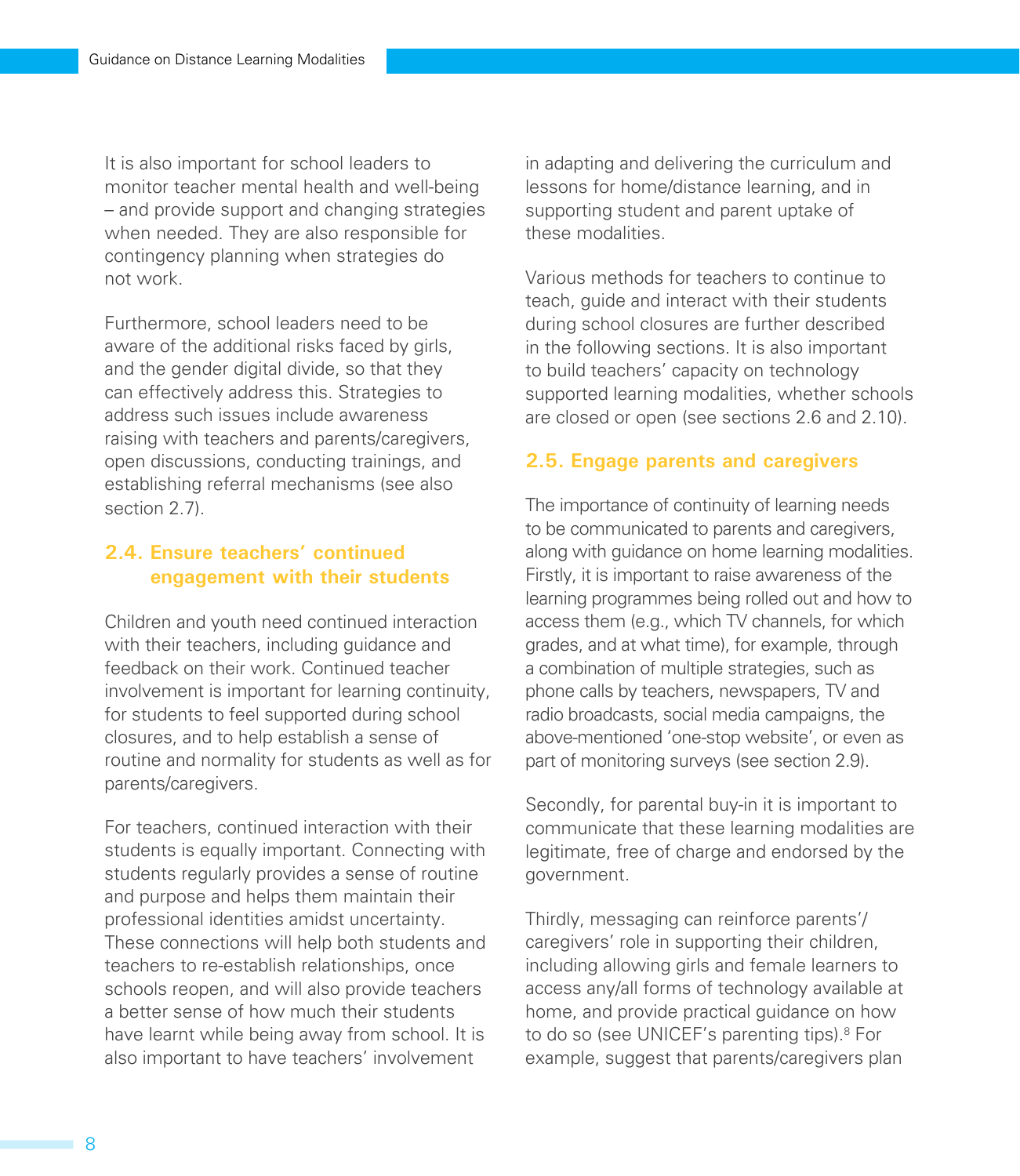a routine for their children; encourage children to ask questions and express their feelings; if they have access to Internet, establish rules and be aware of risks to children's safety, protection and privacy; and stay connected with their children's school and teachers.

It should be taken into consideration that many children are first generation learners, whose parents did not complete their own education and may be illiterate. Written guidance may therefore not always be helpful. Many families will also have minimal resources to work with. When resources are required for learning activities, they should focus on those that are widely available – like stones, sticks, common cooking ingredients (e.g., rice) – or are nonspecific (e.g., "find triangle-shaped objects").

### **2.6. Build the capacity of teachers, parents/caregivers and children**

Distance learning modalities are new and often unfamiliar approaches for students, parents/caregivers and teachers, so they need to be supported. Teachers require training aligned with the learning modalities they are engaged in. Even the use of familiar technology – mobile phones and SMS – requires training: not necessarily in the use of the technology, but in the pedagogy of teaching through these methods.

Teachers trained in these new learning modalities can better support parents/

caregivers and children in how to effectively learn and engage through such modalities. Teacher training can be done remotely through video conferencing or through an online platform, provided teachers have a suitable mobile and are provided with Internet connectivity.

During times when schools are open, teachers can prepare their students for potential future closures through practical sessions involving various distance learning modalities. For example, for a radio programme, teachers could explain how to tune into the right radio station, provide a radio schedule of educational programmes, and provide exercises linked to the radio programming to be completed at home. Note that children are often more tech savvy than their parents (and adults in general, including their teachers!), so parents may learn from their children and vice versa.

One of the greatest supports that can be given to parents/caregivers is to prepare both teachers and their students to work with distance learning modalities. This includes providing a strong structure and routine, as well as designing and organizing activities and interactions to support students to work with relative independence as is appropriate for their age. Facilitating home schooling for parents and caregivers will help them manage all their other commitments, such as household and work.

<sup>8.</sup> See [5 tips to keep children learning during COVID-19](https://www.unicef.org/coronavirus/5-tips-help-keep-children-learning-during-covid-19-pandemic) and [Coronavirus \(COVID-19\) parenting tips](https://www.unicef.org/coronavirus/covid-19-parenting-tips)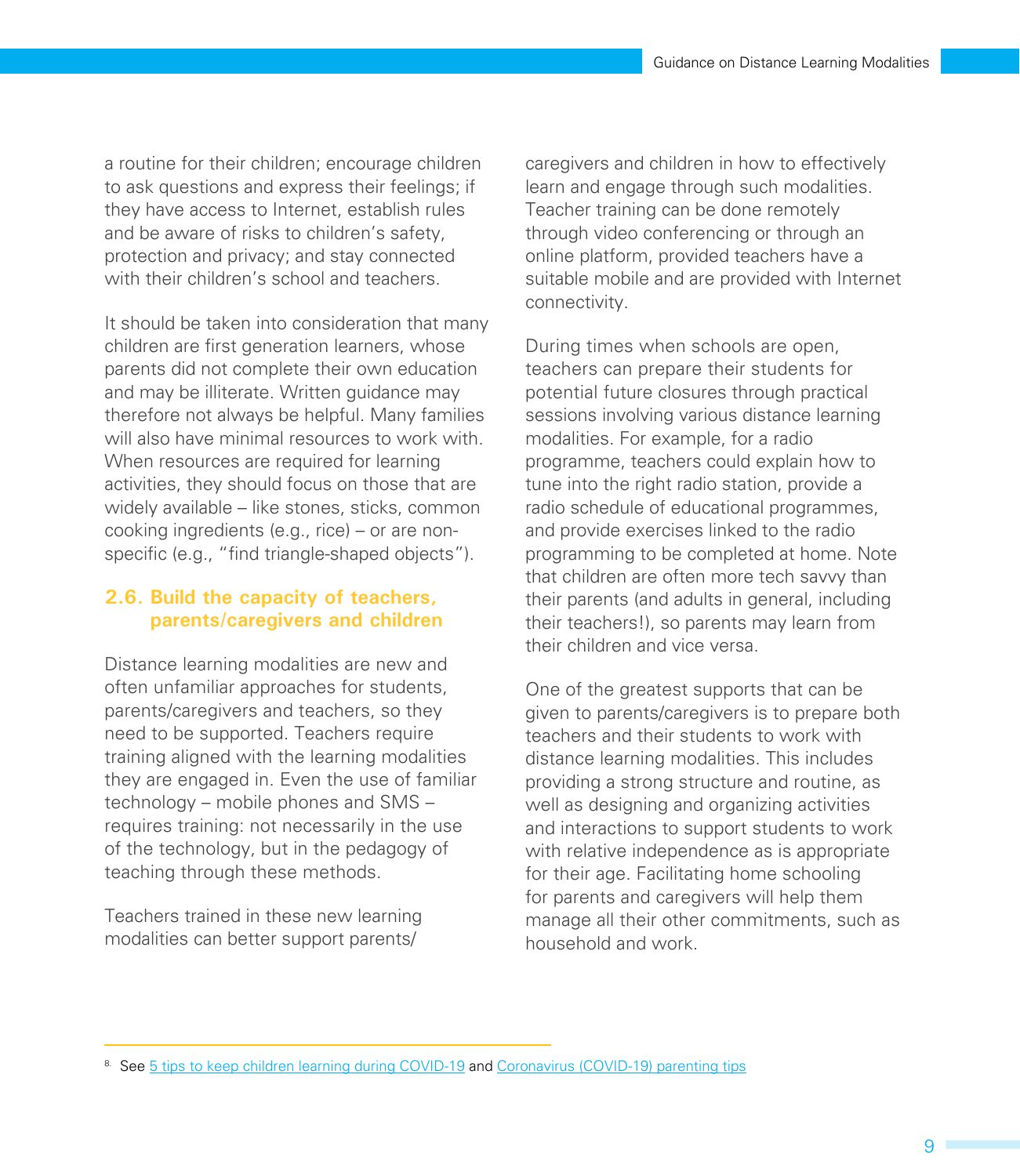### **2.7. Develop and implement strategies to reach the most vulnerable children in times of school closures**

The most marginalized children – including those with disabilities, struggling learners, poor children, children from ethnic minorities, children on the move (migrant, refugee and internally displaced children), children in the most rural hard-to-reach and poorest communities, and girls tasked with significant household responsibilities (such as caring for siblings or ill family members) – are least likely to be able to access and benefit from distance learning opportunities.<sup>9</sup>

Approaches to reach the most marginalized children include rolling out low- and no-tech learning modalities, translating and adapting materials to a diverse set of mother tongues, closed captions and live signing interpretation in video/television lessons for children with hearing impairments, and ensuring materials are culturally appropriate and do not reinforce negative gender stereotypes. Communication, sensitization and media campaigns on the value of girls' education can be effective to encourage communities and families to support girls' participation, and for this, it is important to work with women's organizations and community leaders.<sup>10</sup>

The economic impact of COVID-19 has hit the poorer families harder, putting vulnerable women and girls at greater risk of child marriage, sexual exploitation and abuse, and

pregnancy. Being confined at home also has psychosocial impacts and can increase the risk of violence including gender-based violence, which disproportionately affected women and girls during the Ebola epidemic.

Many households are also confined to a small space, which not only makes it difficult to learn (due to lack of space and a quiet space to study), but also compounds stress and anxiety and the risk of domestic violence. During lockdowns and school closures, efforts should therefore be made to establish referral mechanisms as well as psychosocial support services, for example through helplines. In addition, distance learning should include social and emotional learning activities.

Teachers can also play an important role, if they are trained in child abuse identification and intervention. The continued engagement of teachers with their students (see section 2.4) is especially important for the most marginalized girls and boys, as they can play an important supporting role in times of need; moreover, they can also encourage and help ensure children's return to school once schools reopen.

### **2.8. Explore ways to provide free Internet access**

Consider working with Mobile Network Operators for free online access to key educational websites, platforms and applications, including the Internet of Good

<sup>9.</sup> See [All Means All – How to support learning for the most vulnerable children in areas of school closures](https://www.unicef.org/disabilities/files/All_means_All_-_Equity_and_Inclusion_in_COVID-19_EiE_Response.pdf)

<sup>&</sup>lt;sup>10.</sup> See also [Brookings & UNICEF – 5 actions to help bring the most marginalized girls back to school after COVID-19](https://www.brookings.edu/blog/education-plus-development/2020/05/15/5-actions-to-help-bring-the-most-marginalized-girls-back-to-school-after-covid-19/)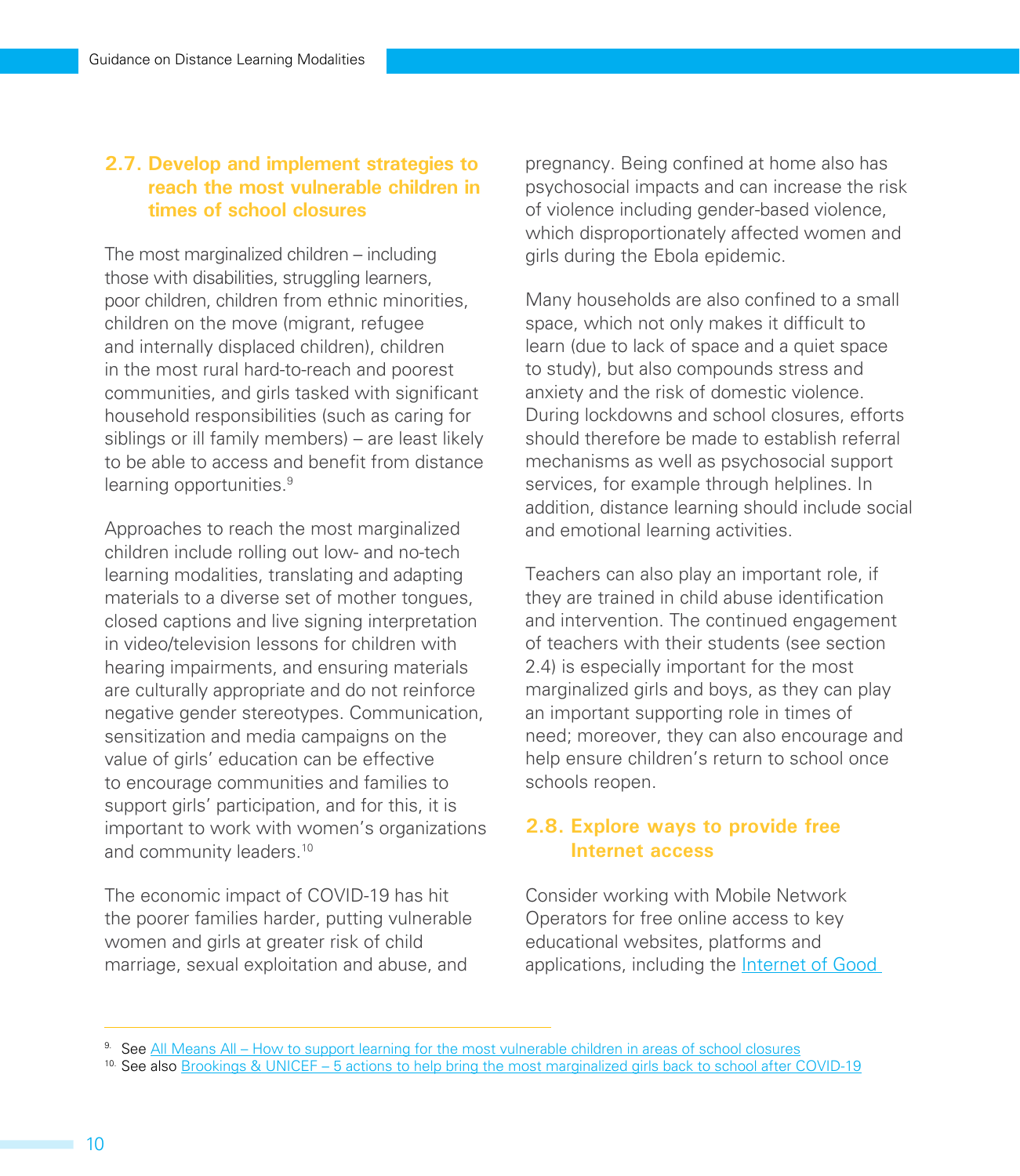[Things website,](https://www.internetofgoodthings.org/) which provides educational and lifesaving information across a range of topics.

Another option is to establish free Wi-Fi hotspots, for example in urban slums and refugee camps, as well as boosting and providing free access to existing Wi-Fi hotspots in schools to cover surrounding areas.11 Wi-Fi hotspots should consider the limitation of signal radius as well as maximum number of users that can connect before network performance degrades. Restricting Internet access to key websites/resources can prevent overstretching of network capacity as well as help ensure children's online safety and ensure they are not accessing ageinappropriate content.<sup>12</sup>

### **2.9. Monitor reach and effectiveness of distance learning modalities and learning progress**

Monitoring is important to determine and improve the reach and effectiveness of distance learning modalities. Prolonged school closures have long-term implications and affect some population groups more than others, especially those without access to technology. Monitoring is required to determine which population groups and areas of the country learning modalities are not reaching. This information can be used to develop plans and strategies to improve reach.

The quality and effectiveness of distance learning modalities can also be improved based on feedback from the key stakeholders: learners, parents/caregivers and teachers. Surveys may inquire about their perceptions, preferences and level of engagement with different learning modalities. During the COVID-19 pandemic, typical survey methods that avoid face-to-face contact are phone surveys, IVR (Interactive Voice Response) surveys and SMS-based surveys.<sup>13</sup> Online surveys, while inexpensive, can only reach the online population and are hence not generally recommended except when complemented by other survey methods with better reach among the less advantaged, offline population.

In addition to national or subnational monitoring of the reach and effectiveness of continuity of learning modalities, there is also a need for *school and classroom-level* monitoring of student learning and well-being. It is the role of school leaders to monitor this at the school level, and for teachers to monitor their students.

In a classroom environment, teachers are normally expected to monitor children's learning progress, whether it is on track and to identify strengths and weaknesses. Teachers do so through a process called formative assessment, and its main purpose is to enable teachers to make informed decisions about how to best support their students' learning. It is also important for motivating students by providing feedback on their learning progress.

<sup>11.</sup> [UNHCR - Considerations and options for connected education: COVID-19 response;](https://www.unhcr.org/5e81cf1d7) see also [Giga,](https://www.unicef.org/innovation/giga) launched by UNICEF and ITU (International Telecommunication Union) in September 2019 with the aim of connecting every school to the Internet.

<sup>12.</sup> See also [UNICEF - 5 ways you can help keep your children safe online](https://www.unicef.org/coronavirus/keep-your-child-safe-online-at-home-covid-19)

<sup>13.</sup> See also [Using SMS- and IVR-based surveys during COVID-19](https://breakthroughactionandresearch.org/wp-content/uploads/2020/05/Using-SMS-and-IVR-Surveys-During-COVID-19-Technical-Brief_v1.1.pdf)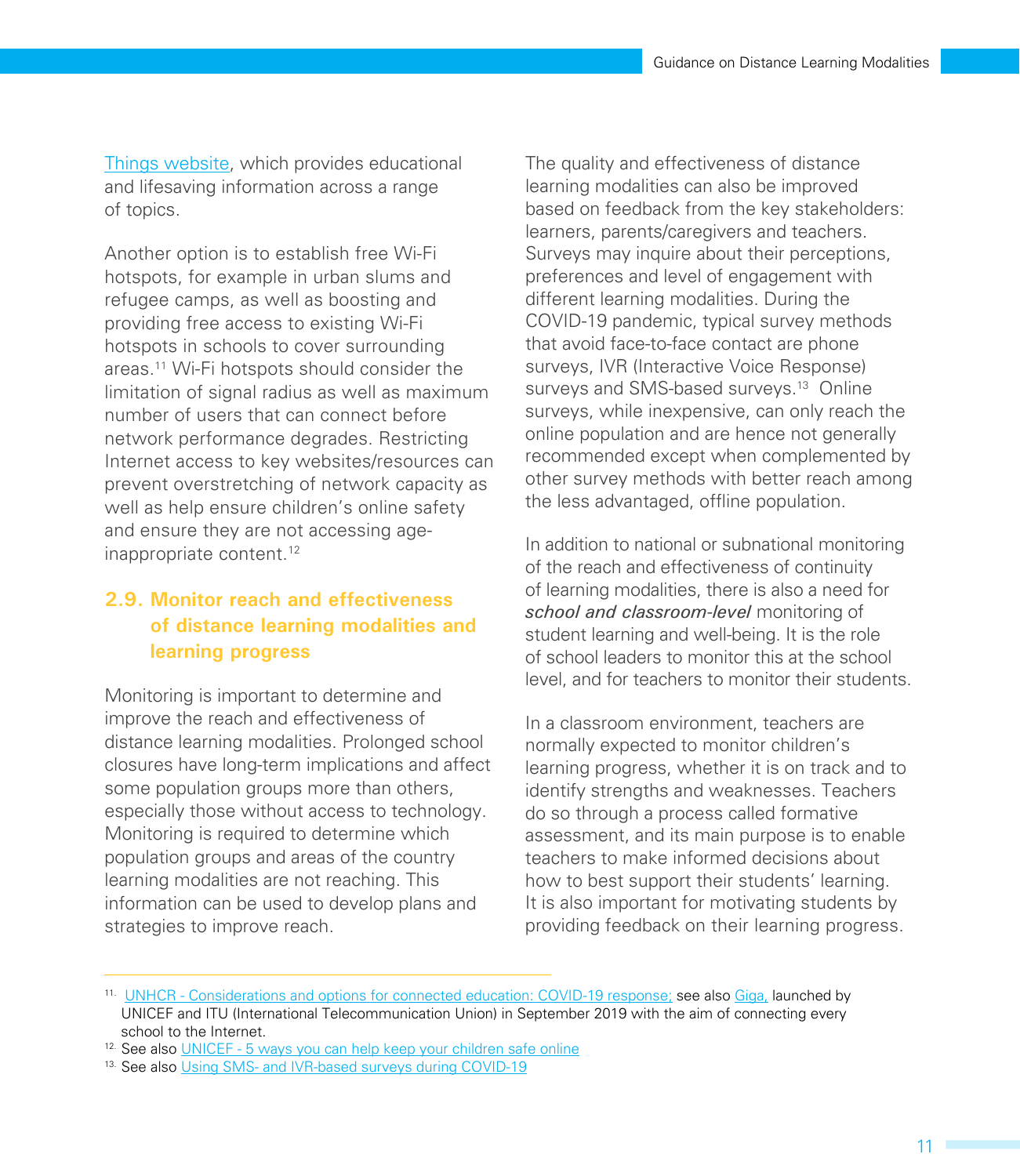Formative assessment can take many forms – such as observations and questioning, in addition to more formal quizzes or assessments – but possibilities are more limited in an online learning environment, and extremely limited when the only option for interaction is through basic mobile phones (see section 4). At the same time, it is of critical importance especially during school closures to have a well-planned routine formative assessment or monitoring component, for teachers to continue to monitor and support their students during these difficult times.<sup>14</sup> When schools reopen, it will be important for teachers to identify learning gaps and address them through accelerated learning and remedial education strategies, especially for vulnerable groups who are at higher risk of having fallen behind.<sup>15</sup>

### **2.10. Continue distance learning m odalities when schools reopen**

Distance learning modalities ideally continue to run even when schools reopen. This is important for four reasons: (i) to provide learning opportunities to children and youth who will remain out of school, even when schools have reopened, (ii) to complement teaching at school with support for learning at home (e.g., through radio, TV and mobile learning programmes), (iii) for planning and preparedness in the eventuality of future school closures, and (iv) to maintain and

enhance digital literacy and blended learning skills for teachers and learners alike.

COVID-19 has led to a global widening of gaps between those with opportunities to learn, in particular those who could access online lessons and resources and had continued engagements with their teachers, and those with few or even no opportunities to learn during school closures.

The unprecedented roll out of distance learning approaches combined with innovations in this space provide an opportunity for countries to transform how they reach out-of-school girls and boys,16 as well as for blended learning to improve the quality of education, especially for the most disadvantaged. Blended learning is an approach that combines face-to-face interactions between students and teachers at school, with technology-supported learning opportunities at home and/or at school.17

When opting for technology-supported learning solutions, consider in particu lar (i) equity issues, including potential barriers to uptake by disadvantaged children and youth and how to address them, (ii) cost-effective scale up and long-term sustainability, and (iii) value added over business-as-usual approaches, for example, how it can reduce learning gaps between less advantaged children and their more advantaged peers.

<sup>&</sup>lt;sup>14.</sup> See also [World Bank - Are students still learning during COVID-19? Formative assessment can provide the answer](https://blogs.worldbank.org/education/are-students-still-learning-during-covid-19-formative-assessment-can-provide-answer)

<sup>15.</sup> [UNESCO, TTF and ILO - Supporting teachers in back-to-school efforts. A toolkit for school leaders](https://teachertaskforce.org/knowledge-hub/supporting-teachers-back-school-efforts-toolkit-school-leaders)

<sup>&</sup>lt;sup>16.</sup> [Brookings & UNICEF – 5 actions to help bring the most marginalized girls back to school after COVID-19](https://www.brookings.edu/blog/education-plus-development/2020/05/15/5-actions-to-help-bring-the-most-marginalized-girls-back-to-school-after-covid-19/)

<sup>&</sup>lt;sup>17.</sup> Blended learning typically refers to the use of traditional classroom learning combined with online learning; however, in the context of South Asia, where online learning is still out of reach for the majority of children and youth, it is referred to in this guidance note as face-to-face combined with technology-supported learning.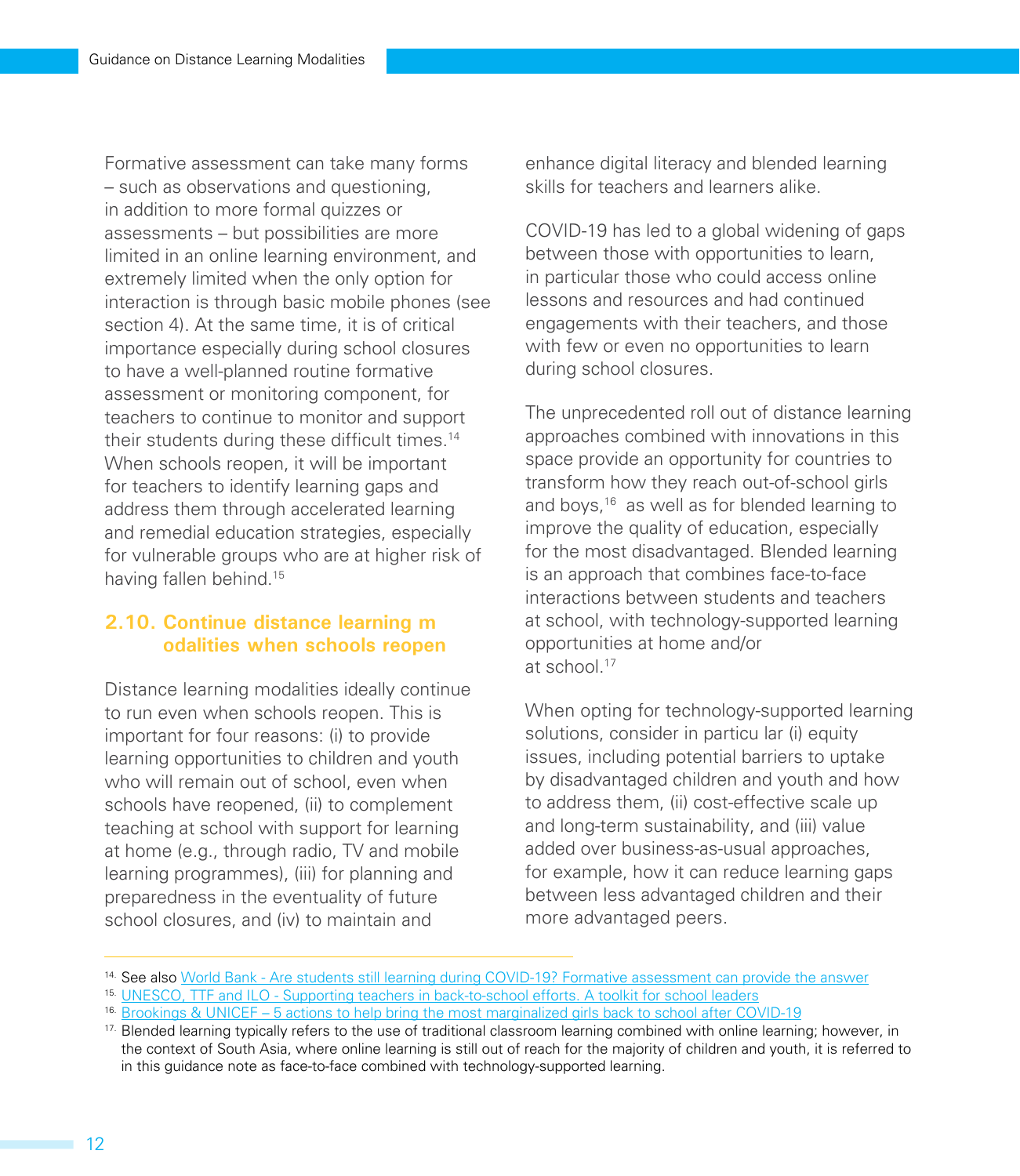### **3 COMBINING SELF-LEARNING AND TEACHER-GUIDED MODALITIES**



s described in section 2.1, both self-<br>learning and teacher-guided modalition<br>are important and can complement learning and teacher-guided modalities are important and can complement each other. During school closures, it is important for teachers to continue to guide their students, to monitor their learning and provide feedback, to encourage, and to inquire about their well-being and progress. They play an important role in supporting their students not just with their learning, but also emotionally during challenging times.

A key advantage of an online learning platform is that self-learning and teacher-guided modalities can be combined within the same platform:

• For self-learning (supported by parents/ caregivers), the platform may provide various options and activities for learners to study, such as video and audio clips, reading materials, assignments, puzzles, educational games and quizzes.18

Explanatory video or audio clips can be linked to specific exercises (for example, a video on fractions followed by corresponding exercises), and especially for the early grades, should be quite short to hold learners' attention.

Some platforms – in particular virtual classrooms – also support several types of two-way communication between teachers and students, for example, video conferencing, recorded audio and



<sup>&</sup>lt;sup>18.</sup> See also [The Learning Passport](https://www.learningpassport.org/): a self-learning platform that can run offline and on mobile phones, which is a collaboration between UNICEF, Microsoft and The University of Cambridge. UNICEF and Generation Unlimited are also planning an ambitious initiative – called Learning Unlimited – to connect learners globally to high quality online learning.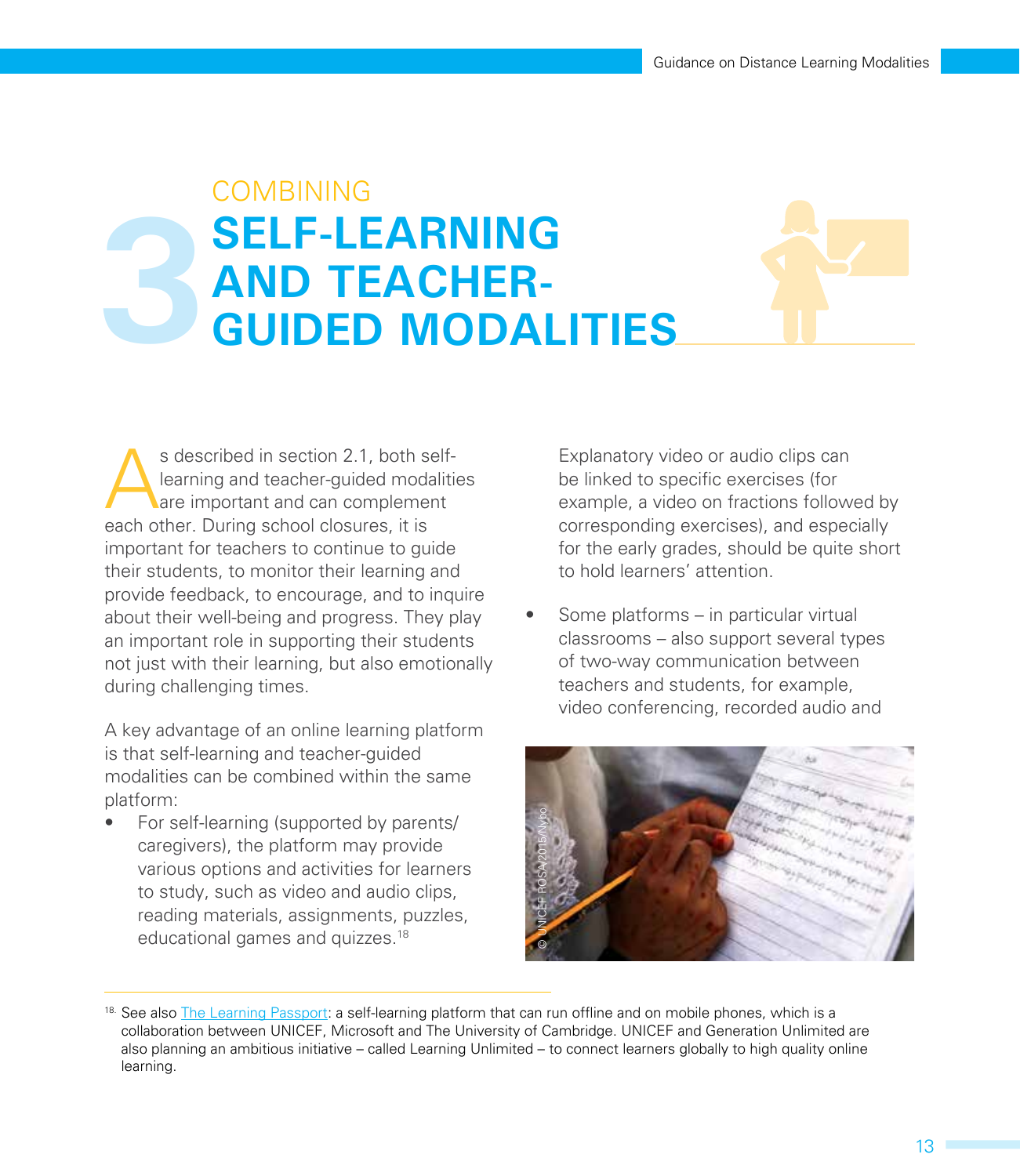video, typed responses, and submitted photos of student work (e.g., drawings, writings and comic strips). Due to such flexibility and potential for a high level of interaction and teacher feedback, online platforms can be quite effective, with approaches to suit different student needs and preferences, according to different ages (e.g. voice recording for younger ages, typed responses for older ages), as well as possible adaptations and technologies for children with disabilities.

What are the possibilities for effective learning with low or no-tech modalities, and combining self-learning with teacher-guided approaches? Unfortunately, while there are creative solutions, there is no doubt a large gap in what low- and no-tech modalities can offer compared to high-tech and online modalities. However, for self-learning, well-designed TV and radio programming can be quite effective.19 It is important that they cover not just traditional subjects but also, for example, guidance for parents, student mental health and well-being, arts and music.

TV and radio can also introduce an element of interactivity. When interactive, they are referred to as 'interactive TV' and 'interactive radio'. Radio and TV can be made interactive by introducing pauses, and ideally, having a

facilitator to elicit responses from listeners. In the context of school closures, parents and caregivers can be encouraged to watch the programmes as well, and potentially facilitate and make the activity interactive. This requires that the instructions for doing so are clear, simple and in a language they can understand. These kinds of learning modalities could continue to be run once schools reopen, for example outside of school hours, and at times convenient for children or youth who have dropped out from school and may work during the day.

Another way of adding interactivity to TV and radio is through use of mobile phones. An example is the 'Shaale – Baharchi – Shaala' initiative by the Maharashtra state government in India, which first introduced a topic through a radio programme, and followed-up with SMS/ WhatsApp messages linked to the session to registered parents' phones.<sup>20</sup>

RapidPro and IVR are also ways of introducing interactivity through mobile phones. RapidPro<sup>21</sup> – an open source messaging and communication system widely used by UNICEF – allows for the creation of SMS-based interactions, surveys or chatbots. It can provide multiple-choice options (pathways) to navigate through, for example, learning materials organized by grade and topic. Similarly, IVR can

<sup>&</sup>lt;sup>19.</sup> See the [Guidance on radio/TV programming during COVID-19](https://drive.google.com/drive/folders/1uSa5xIb0GVA-NZ8ZS7GcUOJhxqOlJVtm); and coming soon, the UNICEF ROSA Guidance and Reviewing Matrix for Optimizing the Effectiveness of Video and TV lessons

<sup>20.</sup> [India Development Review \(IDR\) - Connecting the disconnected](https://idronline.org/connecting-the-disconnected/?utm_source=India+Development+Review&utm_campaign=61ee9a632c-EMAIL_CAMPAIGN_2019_10_01_10_28_COPY_01&utm_medium=email&utm_term=0_2be9adb876-61ee9a632c-75310307)

<sup>21.</sup> See [https://rapidpro.global](https://rapidpro.global/)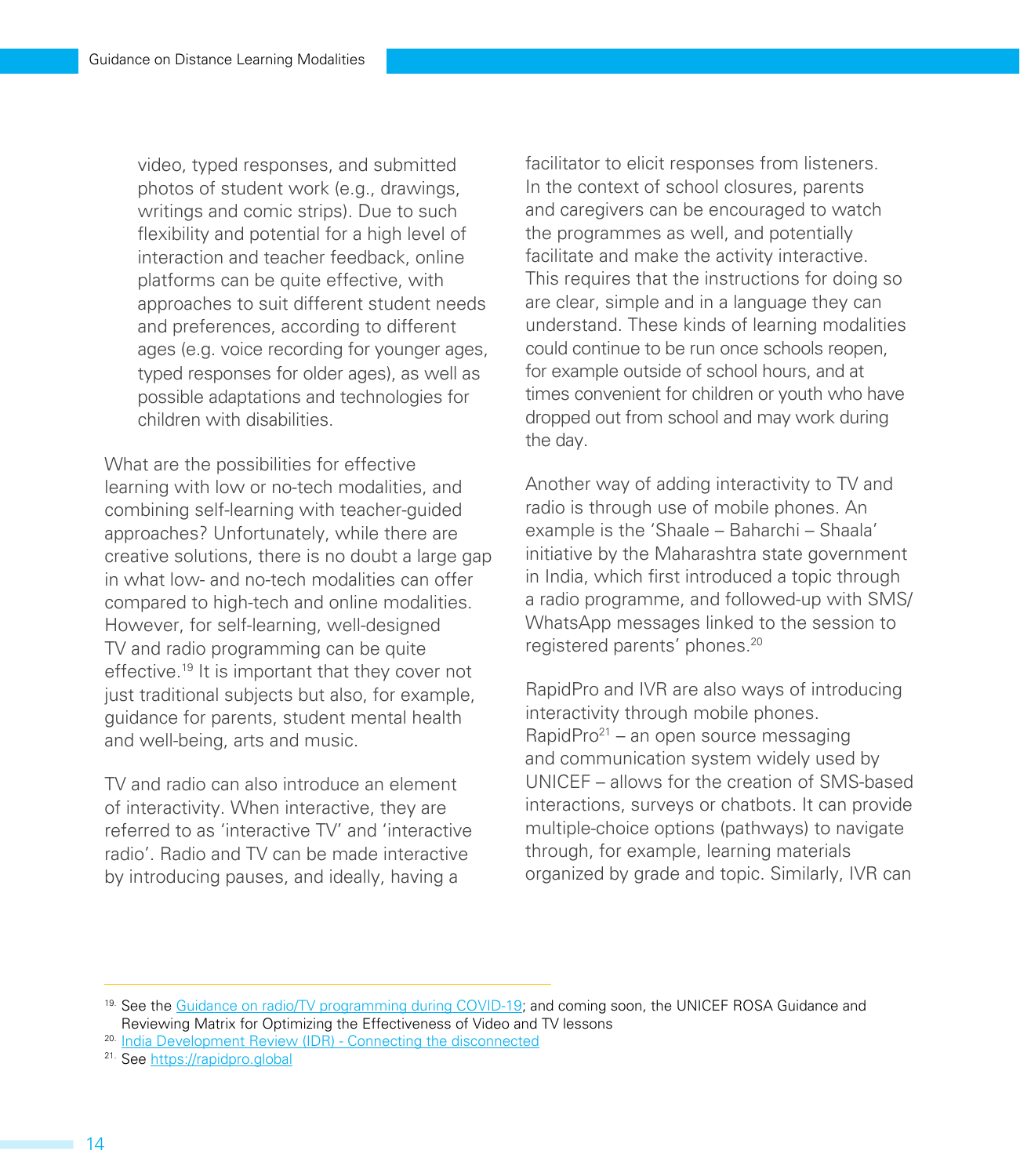provide the same kinds of options or pathways, but using voice, through an automated telephone system.

Teacher-guided modalities are certainly challenging in the absence of high-tech solutions. Teaching and monitoring learning can be difficult when limited to phone calls and SMS – though some possibilities are explored in section 4. But the importance of emotional support and encouragement should not be discounted. Teachers may feel that their role and influence in these areas is more achievable when the only means of communication with their students is through such low-tech modalities.

For self-learning, well-designed TV and radio programming can be quite effective. It is important that they cover not just traditional subjects but also, for example, guidance for parents, student mental health and well-being, arts and music.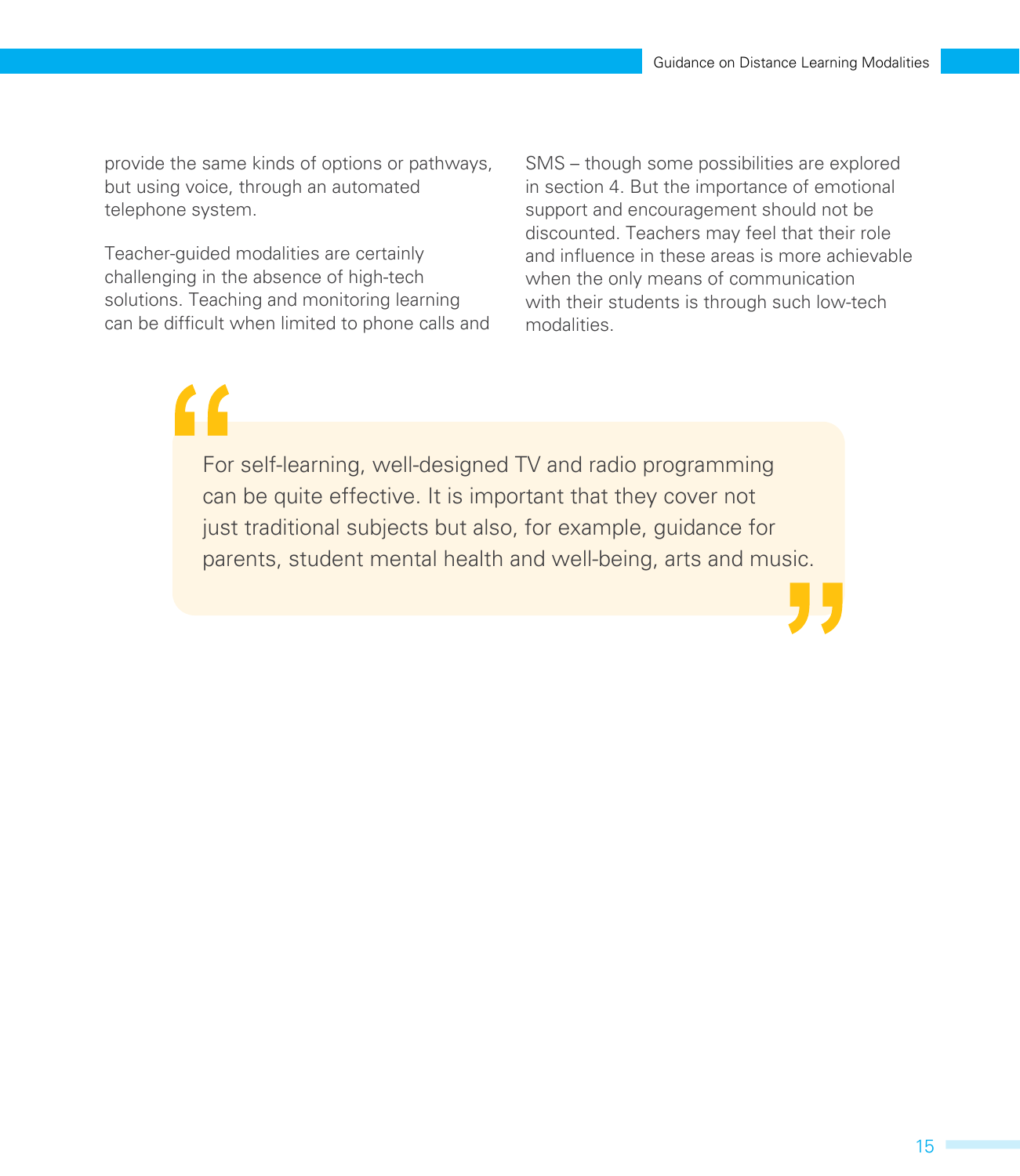### LEVERAGING LEARNING **OPPORTUNITIES THROUGH BASIC MOBILE PHONES**

basic mobile phone (or feature phone) is<br>by far the most common technology a<br>household has access to. For example,<br>in Afghanistan a country with and of the by far the most common technology a household has access to. For example, in Afghanistan, a country with one of the lowest Internet penetration rates globally, 94 per cent of households in urban areas and 85 per cent in rural areas own a mobile phone.<sup>22</sup>

These sections cover the key challenges to consider for learning through mobile phones, followed by potential solutions to leverage its high level of reach vis-à-vis other technologies.

### **4.1. Challenges and constraints when learning through basic mobile phones**

There are a number of key challenges and constraints, which need to be considered for any strategy around the use of mobile phones for learning.

Girls, especially adolescent girls, are much less likely to have access to a mobile.<sup>23</sup>

This is an important issue to address in communication, sensitization and media campaigns reaching parents/caregivers and other key stakeholders (see also section 2.7).

Low-cost mobile phones have very small, lowresolution, non-touch screens, which make it much more difficult to engage and interact with educational content, if not impossible (see box Key Features and Constraints of Inexpensive Feature Phones). This is an important design consideration for websites/ apps/learning platforms. For example, if there is a government information portal, how readable and accessible is the website on a mobile with a 1.8-inch screen? Website accessibility for children with disabilities is another important consideration, and there are special apps and educational games designed for children with disabilities (see section 4.2); however, these apps and games will generally not run on basic feature phones.

 $22.$  Based on data from the Afghanistan Demographic and Health Survey (DHS) 2015; the actual rate may now be higher.

<sup>&</sup>lt;sup>23.</sup> See [Societal prejudice restricts girls' access to mobile](https://www.vodafone.com/news-and-media/vodafone-group-releases/news/societal-prejudice-restricts-girls-access-to-mobile)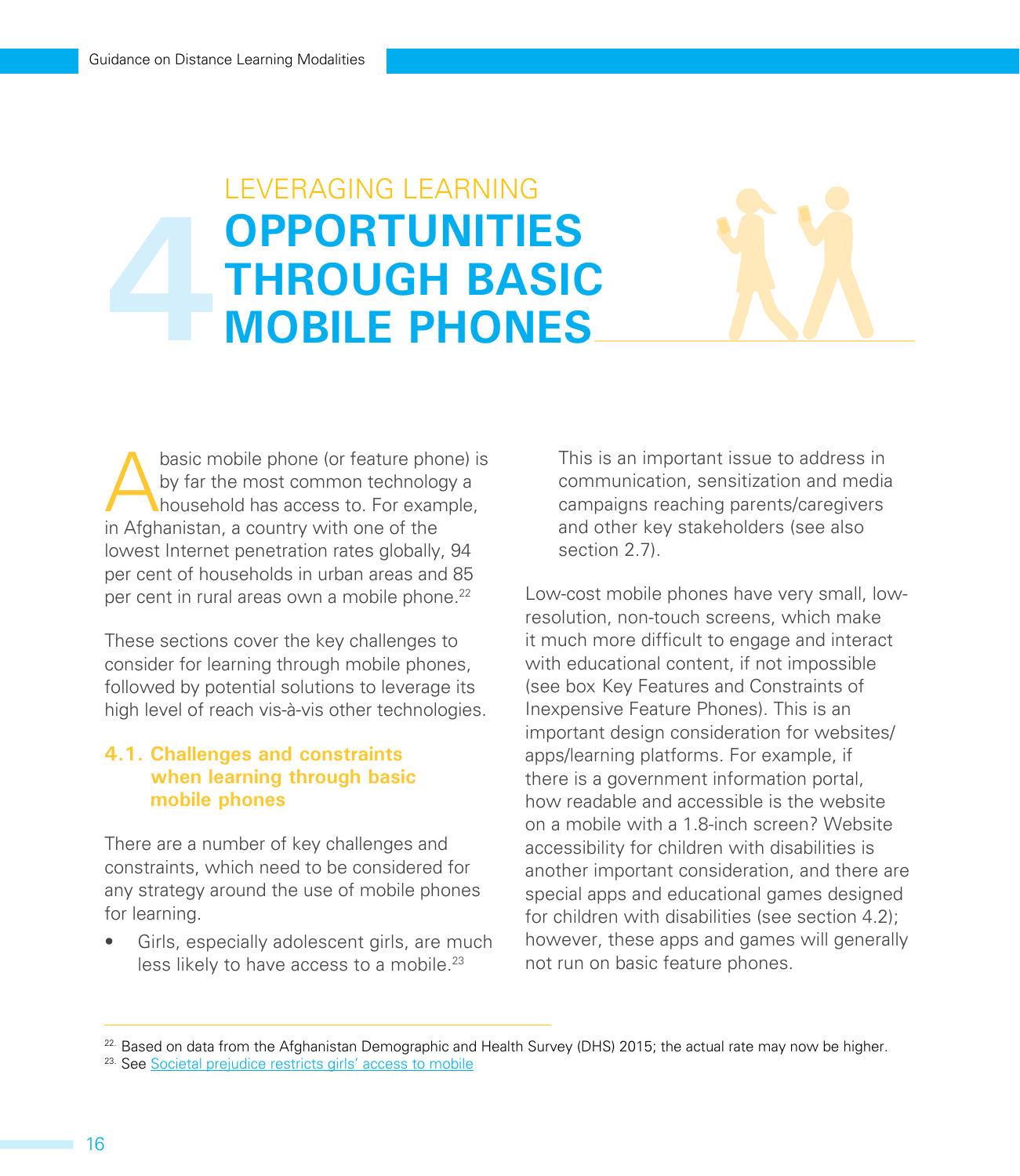- For basic phones with small screens and no Internet connectivity, what can be communicated via SMS is extremely limited. However, there are innovative ways to work within such constraints, as detailed in section 4.2.
- Mobile phones often need to be shared between parents/guardians and multiple children. Therefore, when developing lesson plans/activities, ensure (most) activities can be done offline and offscreen. This minimizes screen time and facilitates

### **Key Features and Constraints of Inexpensive Feature Phones**

### **Common features of inexpensive mobile phones (basic feature phones)**

- 1.8 to 2.8-inch screen size
- **SMS & calling**
- Camera (though usually no front facing camera)
- Video playback
- Audio for music/ audio course delivery
- FM radio connection
- Bluetooth
- Internet (2G, 3G or 4G) usually no Wi-Fi connectivity
- Applications such as e-mail, text editors, calculator

### **Features many inexpensive mobile phones do not have that are important for distance learning**

- Audio messaging (sending voice notes, audio playback)
- Video calling
- Language translation
- Support for installing apps/educational games (most apps will not function on basic feature phones, only those specifically designed to run on such phones)
- Touch screen (especially useful for younger learners, children/youth with disabilities)
- Storage space (which is generally extremely limited on basic feature phones)
- Voice commands and other usability features useful for children/youth with disabilities

**Note:** The common features of low-cost phones are based on a review of US\$10–20 phones in India and Nepal. In some countries, the cost will be higher, depending on the availability of low-cost models and due to variations in pricing. Not all phones in the US\$10–20 price range could go online. The minimum cost of mobile phones that have the second list of features (such as the ability to install apps, touch screen, larger screen size and more storage space) starts at around US\$40.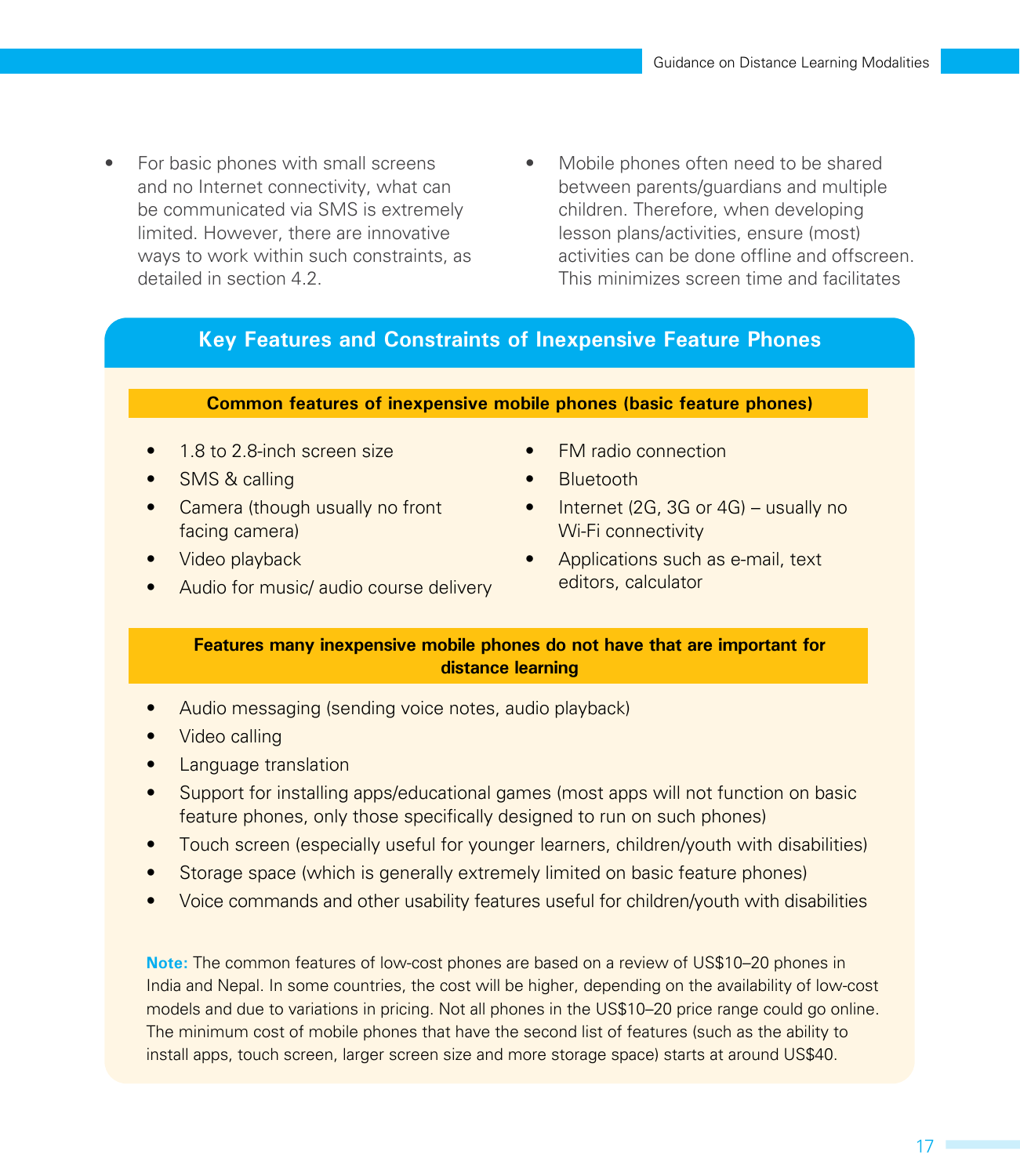sharing of one device across multiple family members. If there is Internet connectivity, completed assignments can also be shared with teachers as a photo.

### **4.2. Opportunities for learning through basic mobile phones**

In spite of all the constraints and challenges outlined in section 4.1, basic mobile phones do have great potential for learning. In general, the potential of mobile phones has been underexplored and underutilized during the COVID-19 crisis (with some notable exceptions), given the fact that they have by far the highest reach and are often the only way of reaching disadvantaged children and youth without access to Internet, television or radio.

### **Radio lessons**

In some countries such as Bangladesh, radio penetration rates are quite low (less than 10 per cent of households), having been overtaken in popularity by television and of course mobile phones. In the absence of an actual radio, many basic mobile phones can be used to listen to FM radio. Communication campaigns could include awareness-raising of the use of mobile phones to tune into radio programming.

### **Teacher-student interactions**

Teachers and students can interact through phone calls and SMS. There are creative ways for teachers to provide assignments, for students to submit assignments, and for teachers to grade

assignments and provide feedback through calls and SMS, while considering the constraints of what can be effectively communicated through these methods.

Teachers can also use these options to provide guidance to students, inquire about and monitor their learning progress and well-being, and encourage and lend support during the challenging time of COVID-19.

### **SMS**

SMS enables two-way communication between teachers and parents/caregivers/ students. In addition, SMS allows for the sharing of guidance and learning activities from any source. A key constraint is the 160-character limit and the cost per SMS.

Pratham Education Foundation in India launched a daily engagement activity during COVID-19, which sends curated SMS for hands-on learning activities covering different subjects.<sup>24</sup> This initiative started before the COVID-19 lockdown, and took an innovative turn during the lockdown to reaching children through Pratham's existing networks of volunteers, community members and teachers.

Pratham team members (known to children, families, and communities) kept regular twoway communications going throughout the lockdown period via phone calls, to follow-up to activities shared via SMS. It was this two-way communication that kept engagement high. Learning activities were shared via SMS from the central level to district or block leaders, who

<sup>24.</sup> See [Pratham – connecting with children during COVID-19](https://www.pratham.org/covid-19-response/connecting-with-children-learn-and-fun/)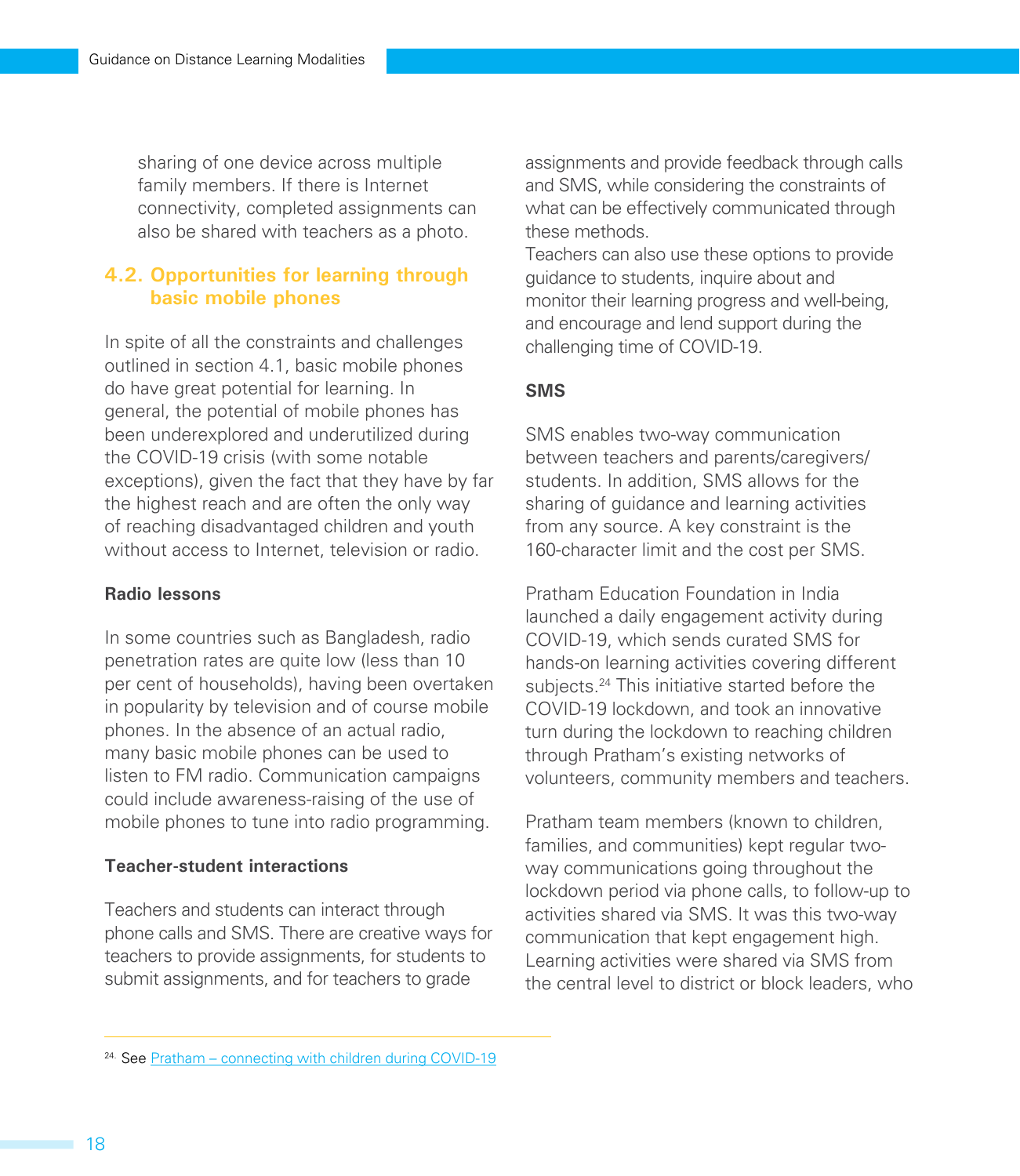shared it with a wider network of Pratham field team members, and onwards to a large number of volunteers who then shared the activities with their contacts and directly with children

**A word game sent via SMS**

A database of learning activities was created working within the constraints of the SMS character limit, as shown in these examples (a word game and a mathematics game):

### **Math SMS activity**

एक खेल खेलिए। <u>ये खेल 30 मिनट का होगा।</u> <u>घर के सब लोग खेल सकते हैं।</u> एक शब्द बनाइये जैसे की घर। अब अगला शब्द र से शुरू होगा जैसे रेल। अगला शब्द ल से होगा। **खेलते** रहिए।

Here is a 30 minute game. Everyone at home can play. Make a word like home. Next word must start with "e". Example elephant. Now make a word with "t" and so on.

### **IVR/toll-free audio lessons**

Mobile phones can be used to dial a toll-free telephone number to access audio lessons. This could be done through an IVR system, which enables navigation through various lessons or guidance materials using voice, ideally in multiple languages if relevant to the country context.<sup>25</sup>

#### **RapidPro**

As mentioned in section 3, RapidPro allows for the development of interactive SMS applications, providing multiple-choice options घर में कुल 5 लोग थे। हर एक ने 3 पराठे खाए। फिर 4 पराठे मौसी को भेज दिए। अभी 6 पराते बचे हैं। बताएं, आज कूल कितने पराठे बनाए थे?

There are 5 people at home. Each person eats 3 Parathas. Then we sent 4 parathas to aunt. Now we have 6 Parathas left. How many total parathas were made today ?

to navigate through SMS-based guidance or learning materials. It can also be used to create interactive quizzes and even chatbots, i.e., enabling a chat-like conversation through SMS, with the system capable of interpreting (simple) questions and providing relevant responses to those questions.

#### **Educational apps and games for feature phones**

Certain apps such as [Ustad Mobile](https://www.ustadmobile.com/) and [World](https://www.worldreader.org/)  [Reader digital books](https://www.worldreader.org/) are specifically designed to run on low-cost feature phones. However, not all low-cost mobile phones support such

<sup>&</sup>lt;sup>25.</sup> See for example the discontinued [BBC Janala service,](https://www.bbc.co.uk/mediaaction/where-we-work/asia/bangladesh/bbc-janala) which unlocked access to English language learning for millions of people in Bangladesh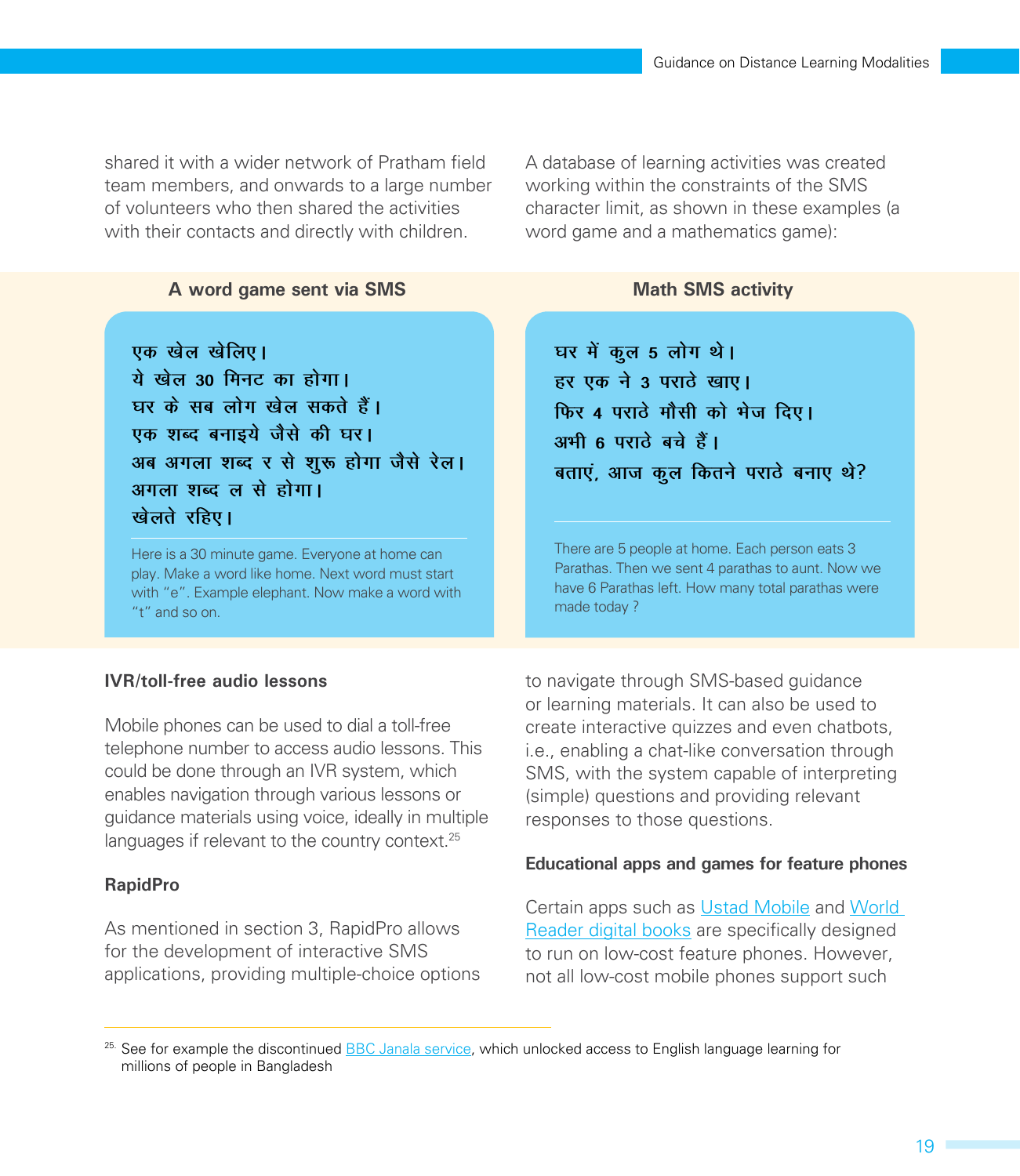apps. The cost of a mobile phone that can install and run a much broader range of apps keeps decreasing, which is an encouraging trend.

#### **Multilingual educational apps and games**

It is important for educational apps or games to be available in the relevant language(s). For example, [Google Read Along,](https://www.blog.google/outreach-initiatives/education/early-access-read-along/) which uses speech recognition technology to develop literacy skills, is available in nine languages including Bangla, Hindi, Marathi, Tamil, Telugu and Urdu, as of May 2020. The [Pratham Digital](https://play.google.com/store/apps/details?id=com.pratham.prathamdigital&hl=en_IN)  [app](https://play.google.com/store/apps/details?id=com.pratham.prathamdigital&hl=en_IN) (PraDigi) has digital content in 11 regional languages: Assamese, Bangla, Gujarati, Hindi, Kannada, Marathi, Odiya, Punjabi, Tamil, Telugu and Urdu.26

Some education apps and games are less dependent on literacy in a specific language because they have a highly visual interface with minimal (or even no) text.<sup>27</sup> However, such apps and games are generally limited to specific areas of learning, such as puzzles and maths exercises or games.

### **Apps and games for children with disabilities and special needs**

There are many apps and games designed specifically for individuals with special needs and various impairments, such as for hearing, vision and speaking impairments, and for children on the autism spectrum.<sup>28</sup>

The potential of mobile phones has been underexplored and underutilized during the COVID-19 crisis, given the fact that they have by far the highest reach and are often the only way of reaching disadvantaged children and youth without access to Internet, television or radio.

26. See also [Pratham Open School](https://www.prathamopenschool.org/)

<sup>27.</sup> Investigating the effects of unsupervised computer use on educationally disadvantaged children's knowledge and [understanding of computers](https://www.researchgate.net/profile/Frank_Van_Cappelle/publication/237134201_Investigating_the_effects_of_unsupervised_computer_use_on_educationally_disadvantaged_children)

<sup>&</sup>lt;sup>28</sup> See also UNICEF and WHO - Assistive Technology for Children with Disabilities: Creating Opportunities for Education, [Inclusion and Participation](https://www.unicef.org/disabilities/files/Assistive-Tech-Web.pdf)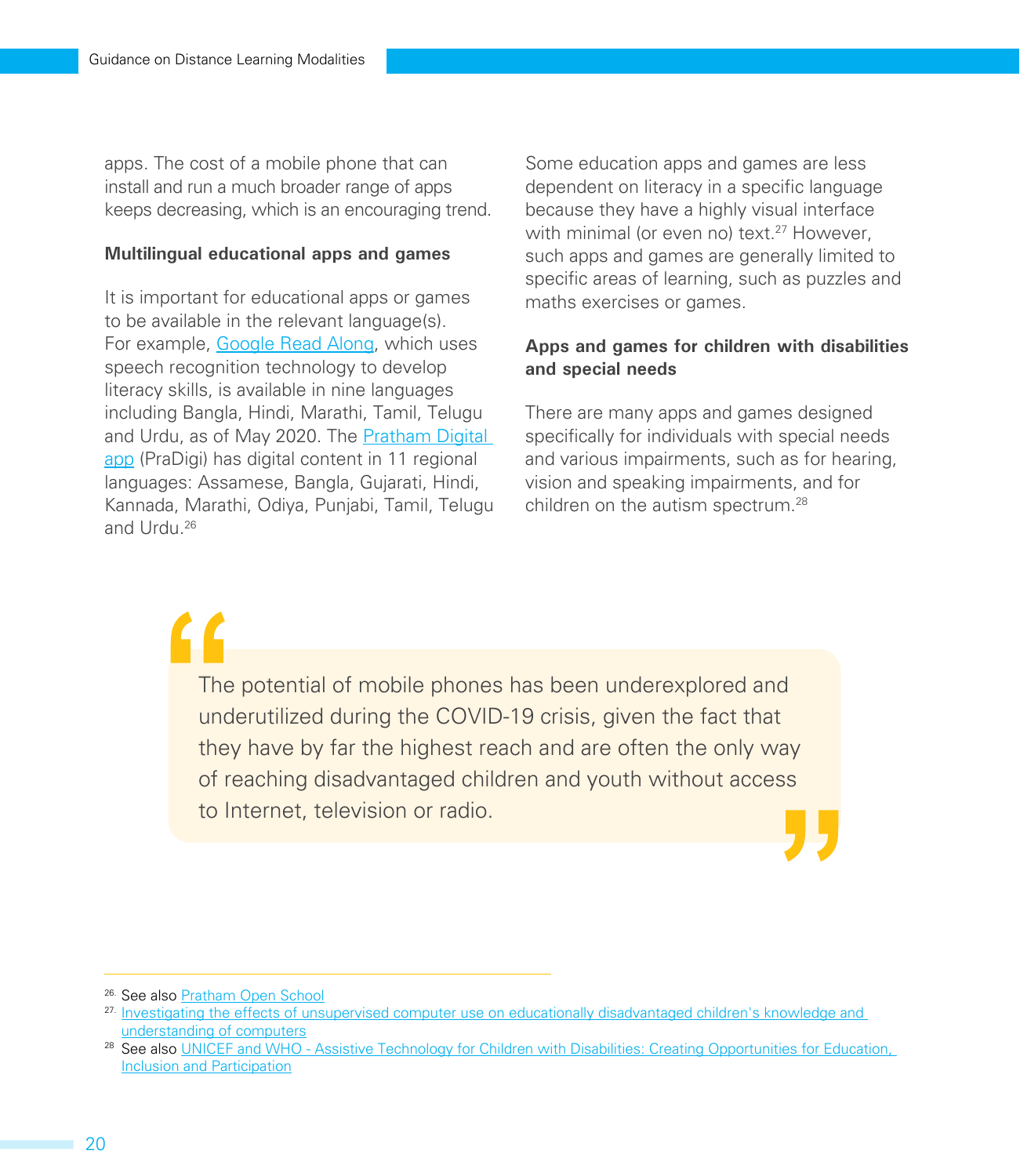# PRINTED **LEARNING KITS AND<br>READING MATERIALS**



Printed learning kits distributed during<br>school closures may include books,<br>worksheets, guidance notes (for<br>parents/caregivers and learners) activity school closures may include books, worksheets, guidance notes (for parents/caregivers and learners), activity booklets, notebooks as well as stationery<sup>29</sup> (e.g., pens, colouring pencils, ruler).30 They are especially important for reaching children and youth with no access to technology at all. Moreover, unlike technology-based learning solutions, well-designed paper-based materials are in a format most children will be familiar and comfortable with. For these reasons, many countries included paperbased approaches as part of their COVID-19 education response strategy (often supported by UNICEF), despite the challenge of rapidly designing and producing learning kits and delivering them during lockdowns.

Unfortunately, those same children who lack access to technology are also more likely to have illiterate parents, and they themselves

are less likely to be literate, with a large proportion of disadvantaged children not attaining basic literacy even by the end of primary education. Paper-based learning kits

## "

Paper-based learning kits need to be carefully designed, age appropriate and consider that many children who stand to benefit the most (with limited or no access to technology) may have little or no parental support.



<sup>&</sup>lt;sup>29.</sup> Stationery is especially important for the poorest families, but should also be a consideration for all families if shops are closed and supplies may be difficult to obtain.

<sup>30.</sup> See also Keeping children learning during the COVID-19 pandemic – PRINTED/PAPER-BASED MATERIALS and the [Adolescent Kit](https://drive.google.com/drive/folders/1K0hNSox-J-9pccPK8JYurvtObx1NVY-S) – a package of guidance, tools, activities and supplies to support adolescents aged 10–18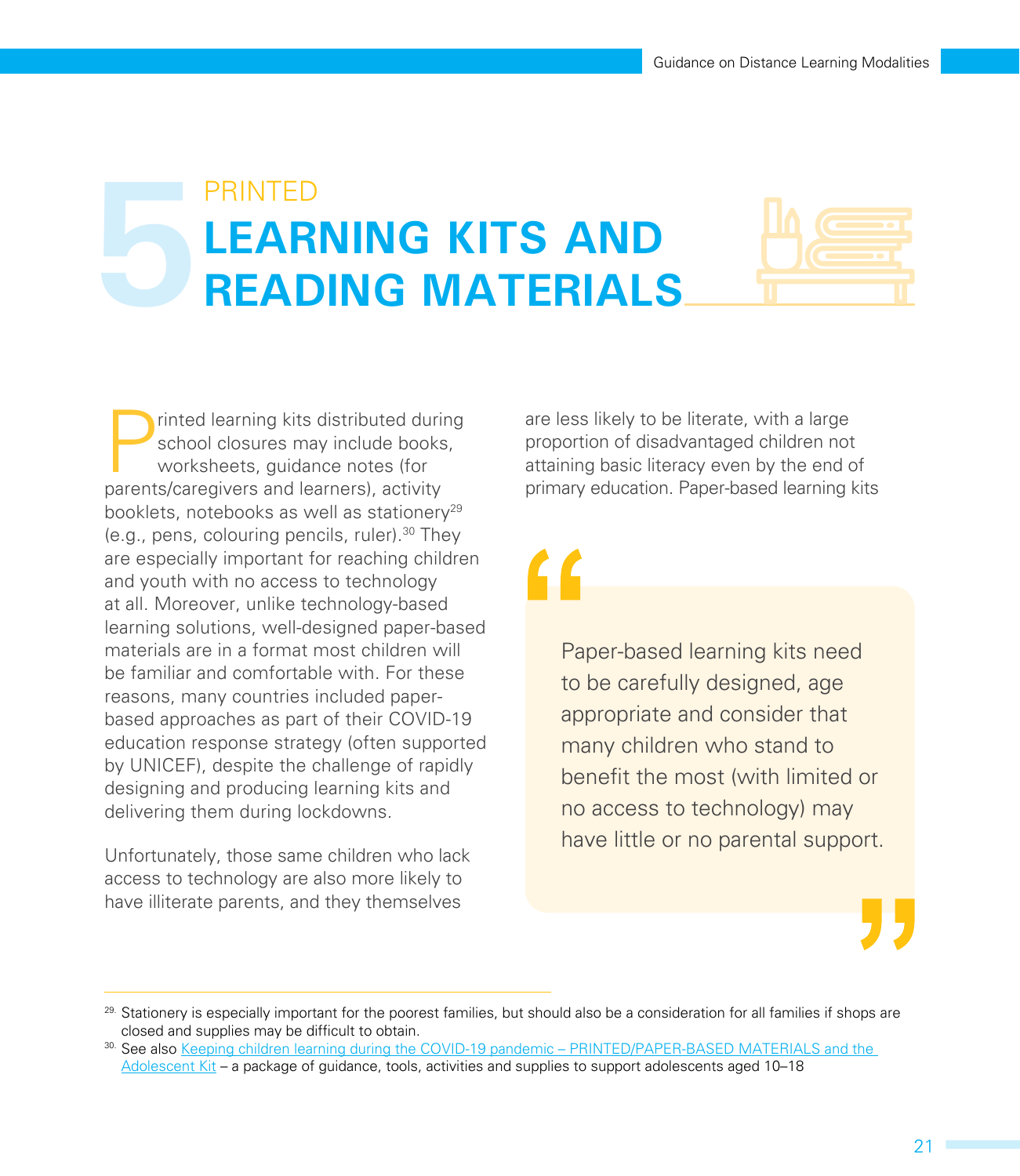therefore need to be carefully designed, age appropriate and consider that many children who stand to benefit the most (with limited or no access to technology) may have little or no parental support. For non-readers or readers with low literacy levels, highly visual materials are important. For visually impaired children and youth, printed materials need to be in Braille.

Distribution during a lockdown is a challenge, but creative ways have been found to do so, such as:

(i) Distribution through designated access points at schools, where parents/caregivers may be contacted in batches to pick them up at set times.

(ii) Delivery of the learning materials to children's homes by community teachers.

As with other self-learning modalities, the use of printed learning materials needs to be part of a broader learning strategy that incorporates teacher-guided approaches, as well as guidance to parents/caregivers on how to effectively support children in using the materials.